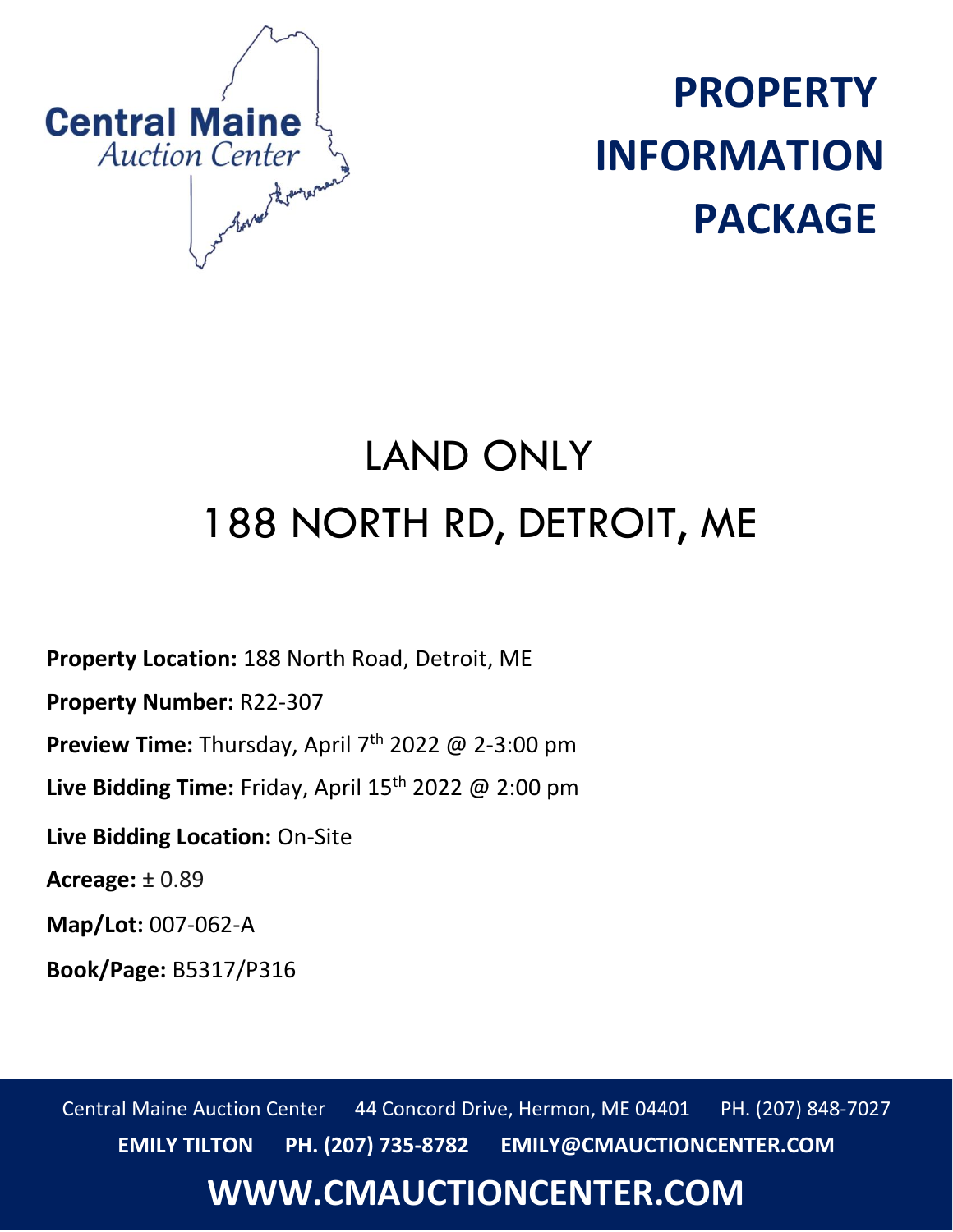#### **CENTRAL MAINE AUCTION CENTER**

44 CONCORD DRIVE, HERMON, MAINE 04401

(207) 848-7027 • CMAUCTIONCENTER.COM

#### **NOTICE: ATTENTION ALL PROSPECTIVE BIDDERS**

*CENTRAL MAINE AUCTION CENTER IS ACTING SOLEY AS AGENT FOR THE SELLER*

Dear Prospective Bidder:

Machias Savings Bank and Central Maine Auction Center, in conjunction with Realty of Maine would like to announce auction R22-307 consisting of real estate at 188 North Road, Detroit, ME. The above property is subject to a \$5,000.00 deposit (nonrefundable to the highest bidder) in CASH or CERTIFIED U.S. FUNDS made payable to Machias Savings Bank (deposited with Auctioneer as qualification to bid). The property will be sold by public auction in as is-where is condition, subject to all outstanding municipal assessments.

All information contained in this document and/or any advertising and marketing material was obtained from sources deemed to be reliable. However, Central Maine Auction Center and the seller of this property and/or its agents make no warranties as to the accuracy, truthfulness and completeness of this information. Machias Savings Bank, Central Maine Auction Center and Realty of Maine make no warranties of any kind regarding its title to the property, physical condition, location, value, or compliance with any applicable federal, state or local law, ordinance and regulation, including zoning, or land use ordinances. Bidders must satisfy themselves to each of those matters as an ordinary and prudent buyer. For further information regarding the property, the public sale bidding details, and additional terms, contact Central Maine Auction Center directly.

#### **ADDITIONAL TERMS AND CONDITIONS MAY BE ANNOUNCED BY THE AUCTIONEER ON THE DATE OF THE PUBLIC SALE AND ARE INCORPORATED HEREIN BY REFERENCE.**

Central Maine Auction Center is available to assist you with any questions you may have regarding the property or our auction process. Our friendly, professional staff is committed to providing quality service and look forward to seeing you on auction day.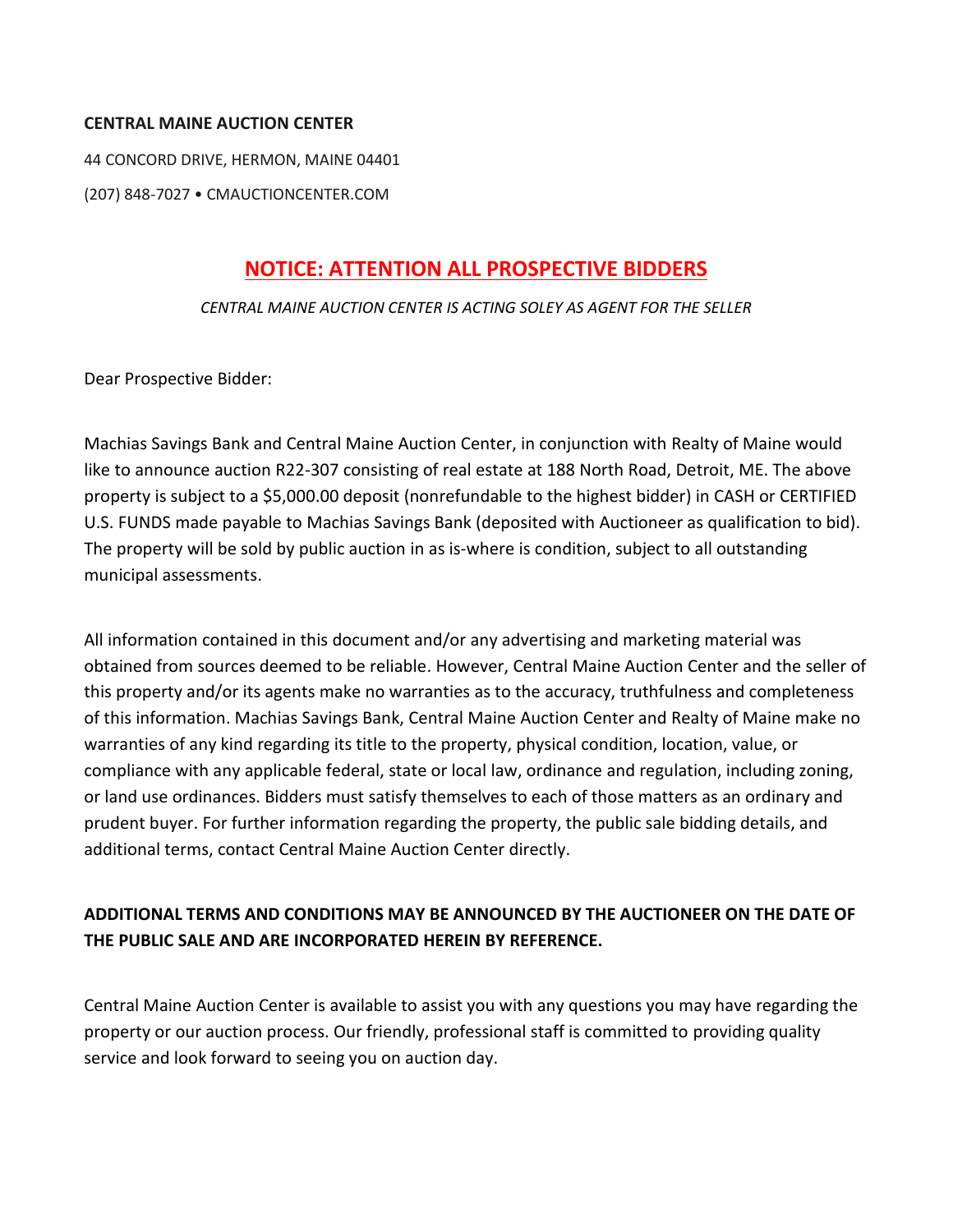#### Dept. of Professional & Financial Regulation Office of Professional & Occupational Regulation MAINE REAL ESTATE COMMISSION



35 State House Station Augusta ME 04333-0035

### REAL ESTATE BROKERAGE RELATIONSHIPS FORM

# You Are A

Are you interested in buying or selling resi-Right Now dential real estate in Maine? Before you begin working with a real estate licensee it is important for you to understand that Maine Customer Law provides for different levels of brokerage service to buyers and sellers. You should decide whether you want to be represented in

a transaction (as a client) or not (as a customer). To assist you in deciding which option is in your best interest, please review the following information about real estate brokerage relationships:

Maine law requires all real estate brokerage companies and their affiliated licensees ("licensee") to perform certain basic duties when dealing with a buyer or seller. You can expect a real estate licensee you deal with to provide the following customer-level services:

- **#** To disclose all material defects pertaining to the physical condition of the real estate that are known by the licensee;
- **#** To treat both the buyer and seller honestly and not knowingly give false information;
- **#** To account for all money and property received from or on behalf of the buyer or seller; and
- **#** To comply with all state and federal laws related to real estate brokerage activity.

Until you enter into a written brokerage agreement with the licensee for client-level representation you are considered a "customer" and the licensee is not your agent. As a customer, you should not expect the licensee to promote your best interest, or to keep any information you give to the licensee confidential, including your bargaining position.

# **Become A** Client

If you want a licensee to represent you, you will You  $May$  need to enter into a written listing agreement or a written buyer representation agreement. These agreements create a client-agent relationship between you and the licensee. As a client you can expect the licensee to provide the following services, in addition to the basic ser-

vices required of all licensees listed above:

- **#** To perform the terms of the written agreement with skill and care;
- **#** To promote your best interests;
	- For seller clients this means the agent will put the seller's interests first and negotiate the best price and terms for the seller;
	- For buyer clients this means the agent will put the buyer's interests first and negotiate for the best prices and terms for the buyer; and
- **#** To maintain the confidentiality of specific client information, including bargaining information.

#### COMPANY POLICY ON CLIENT-LEVEL SERVICES -WHAT YOU NEED TO KNOW

The real estate brokerage company's policy on client-level services determines which of the three types of agent-client relationships permitted in Maine may be offered to you. The agent-client relationships permitted in Maine are as follows:

- **#** The company and all of its affiliated licensees represent you as a client (called "single agency");
- **#** The company appoints, with your written consent, one or more of the affiliated licensees to represent you as an agent(s) (called "appointed agency");
- **#** The company may offer limited agent level services as a disclosed dual agent.

#### WHAT IS A DISCLOSED DUAL AGENT?

In certain situations a licensee may act as an agent for and represent both the buyer and the seller in the same transaction. This is called disclosed dual agency. *Both the buyer and the seller must consent to this type of representation in writing.*

Working with a dual agent is not the same as having your own exclusive agent as a single or appointed agent. For instance, when representing both a buyer and a seller, the dual agent must not disclose to one party any confidential information obtained from the other party.

## Remember!

Unless you enter into a written agreement for agency representation, you are a customer-not a client.

#### THIS IS NOT A CONTRACT

It is important for you to know that this form is not a contract. The licensee's completion of the statement below acknowledges that you have been given the information required by Maine law regarding brokerage relationships so that you may make an informed decision as to the relationship you wish to establish with the licensee/company.

|                               | To Be Completed By Licensee       |                        |  |  |
|-------------------------------|-----------------------------------|------------------------|--|--|
|                               | This form was presented on (date) | April 15, 2022         |  |  |
| To                            |                                   |                        |  |  |
| Name of Buyer(s) or Seller(s) |                                   |                        |  |  |
|                               |                                   |                        |  |  |
| b٧                            | Emily Tilton, Associate Broker    |                        |  |  |
|                               | <b>Licensee's Name</b>            |                        |  |  |
| on behalf of                  |                                   | <b>Realty of Maine</b> |  |  |
|                               | Company/Agency                    |                        |  |  |
|                               |                                   |                        |  |  |

MREC Form#3 Revised 07/2006 Office Title Changed 09/2011

*To check on the license status of the real estate brokerage company or affiliated licensee go to www.maine.gov/professionallicensing. Inactive licensees may not practice real estate brokerage.*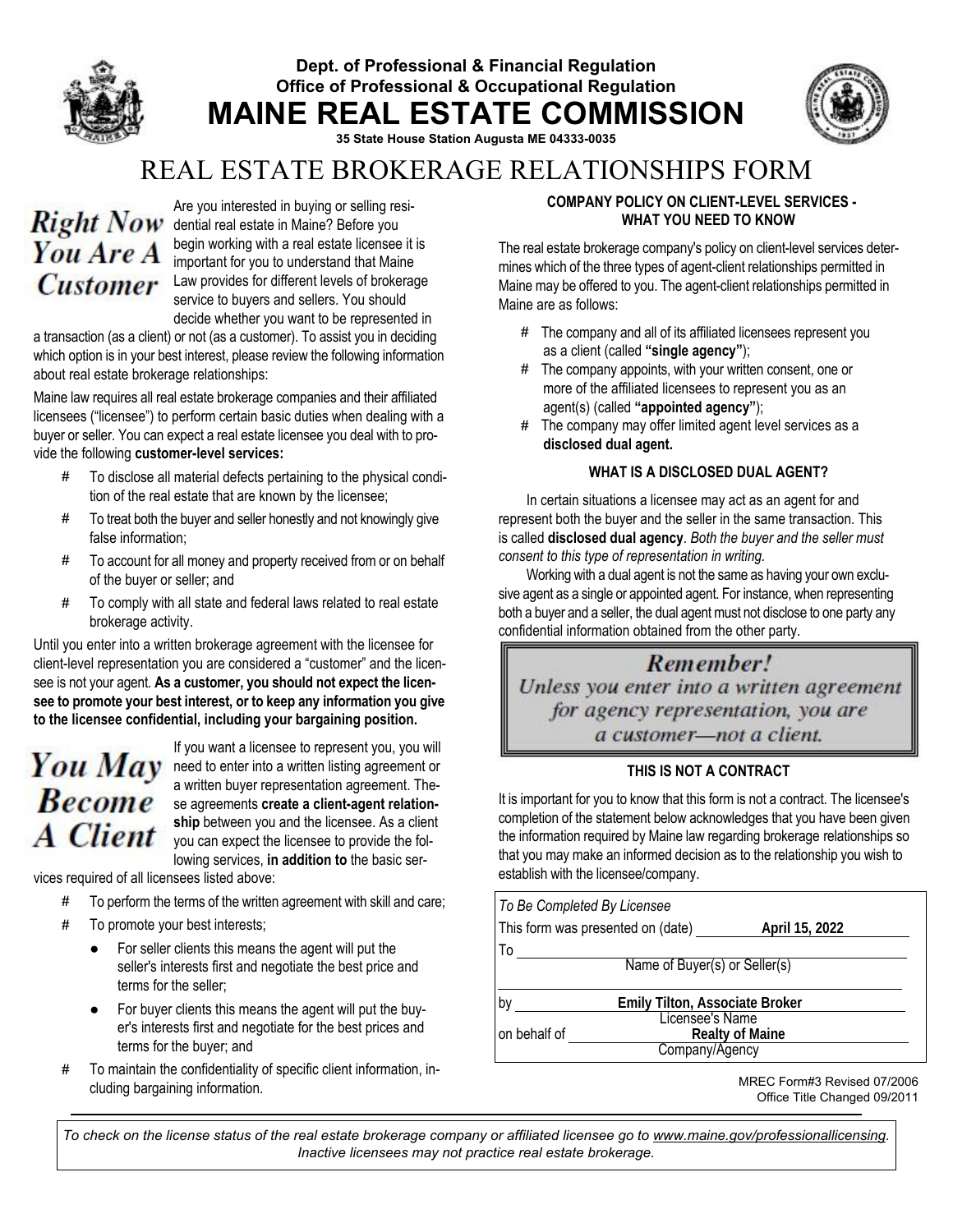| MACHIAS SAVINGS BANK,                      |  |
|--------------------------------------------|--|
| <b>PLAINTIFF</b>                           |  |
| V.                                         |  |
| ANDREW T. DAWSON, Special                  |  |
| Administrator of the Estate of Anne Katir, |  |
| <b>DEFENDANT</b>                           |  |

#### *\*\*\*DISCLAIMER\*\*\**

Machias Savings Bank and Central Maine Auction Company have provided the information contained in this bid package to persons interested in bidding for the property described herein. Each believes the information contained herein to be accurate and complete. *However, neither Machias Savings Bank nor Central Maine Auction Company, nor their respective agents, employees or attorneys, make any warranties of any kind as to the accuracy or completeness of the information contained herein.* Interested bidders are urged to make such an independent investigation as to each of those matters to which an ordinary and prudent buyer would inquire.

Central Maine Auction Center, 44 Concord Drive, Hermon, Maine 04401 ■ (207) 848-7027 ■ www.cmauctioncenter.com ■ Beth Sleeper Roybal, Realty of Maine, 458 Main Street, Bangor, Maine  $04401 \equiv (207) 942-6310 \equiv \text{collectively, Auctioneer}$ 

Ryan P. Dumais, Esq., Eaton Peabody, 77 Sewall Street, Suite 3000; P.O. Box 5249, Augusta, Maine 04332-5249  $\bullet$  (207) 622-3747  $\bullet$  www.eatonpeabody.com  $\bullet$  Attorneys for Machias Savings Bank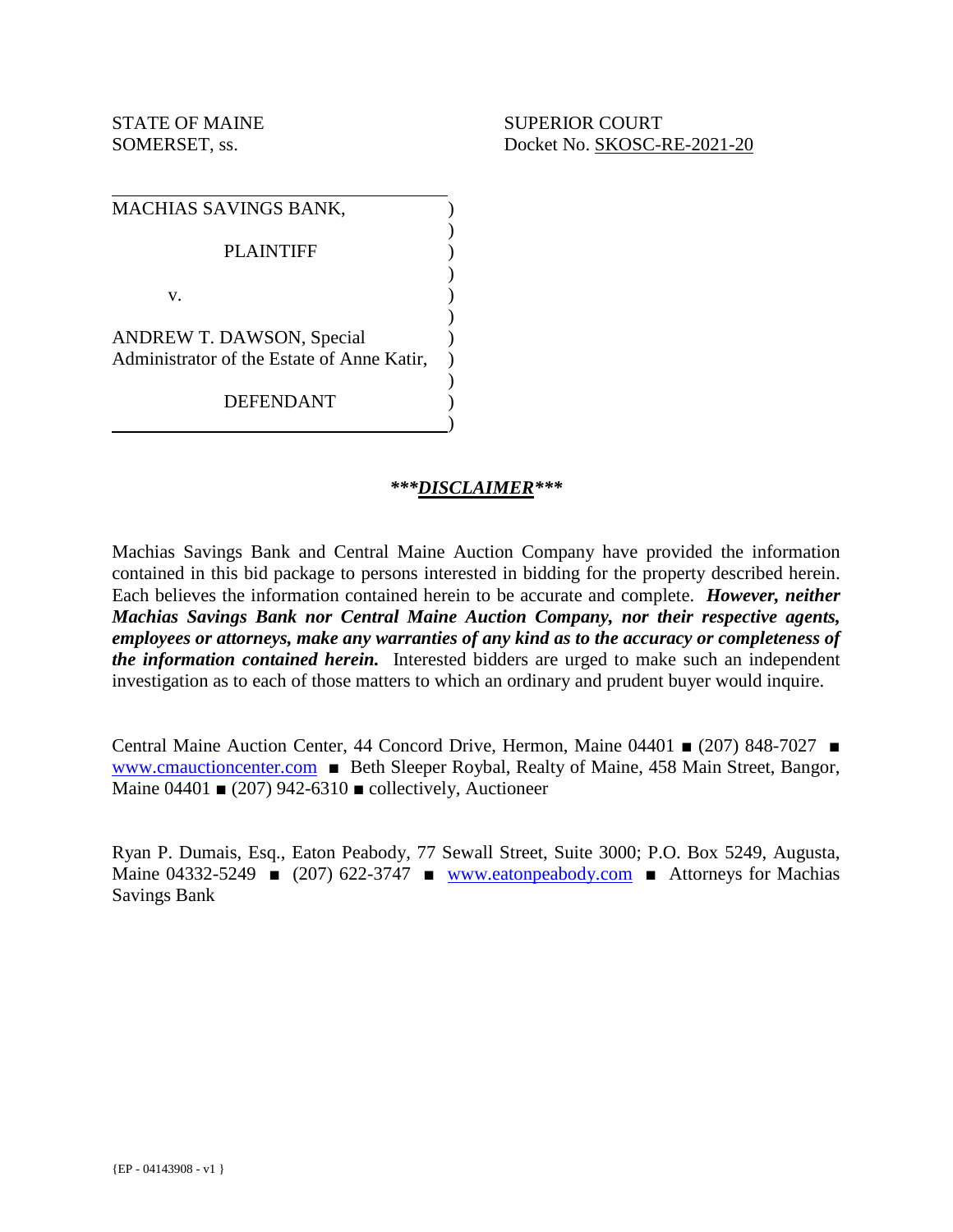#### **TERMS AND CONDITIONS OF PUBLIC SALE**

#### Machias Savings Bank v. Andrew T. Dawson, Special Administrator of the Estate of Anne Katir

#### 188 North Road, Detroit, Somerset County, Maine

 The following are the terms and conditions of the public sale of the real property subject to a mortgage granted to Machias Savings Bank by Anne Katir said mortgage having been foreclosed as described in the Judgment of Foreclosure and Sale dated January 5, 2022, and entered by the Superior Court for Somerset County at Skowhegan, Maine, in the matter of Machias Savings Bank v. Andrew T. Dawson, Special Administrator of the Estate of Anne Katir (Docket No. SKOSC-RE-2021-20):

1. The property to be sold includes the real estate, together with any improvements thereon, located generally at 188 North Road in Detroit, Somerset County, Maine, more particularly described in the Mortgage Deed from Anne Katir to Machias Savings Bank dated August 13, 2018, and recorded in the Somerset County Registry of Deeds in Book 5317, Page 319 (the "Property"). No personal property is being sold with the Property and bidders must satisfy themselves as to the legal character of specific property as real or personal in nature. Machias Savings Bank reserves the right, but not the obligation, for itself and its assigns, to remove any personal property from the Property without liability of any kind to the purchaser of the Property for any loss, injury, or damage sustained as a result of the storage or removal of any personal property.

2. The sale of the Property is being conducted by Central Maine Auction Center, 44 Concord Drive, Hermon, Maine 04401, Maine Auction License 644, Kevin Tilton, Agency License 22, and Beth Sleeper Roybal, Realty of Maine (collectively, the "Auctioneer"), pursuant to 14 M.R.S. §§ 6203-A et seq. and the Judgment of Foreclosure and Sale referenced above.

3. The public sale will be held on April 15, 2022, at 2:00 p.m. at 188 North Road in Detroit, Maine.

4. Machias Savings Bank reserves the right to refuse or to accept any unusual or irregular bid for the Property; to hold recesses from time to time during the public sale as the Auctioneer may determine; to adjourn or to continue the public sale from time to time, without notice to any person; and to amend the terms and conditions of the public sale as it deems necessary or desirable, in its sole discretion. Machias Savings Bank further reserves the right to bid without submitting any deposit and to withdraw any bid made by it. Machias Savings Bank may withdraw the Property at any time until the Auctioneer announces the completion of the sale.

5. The bidding will be conducted as a public sale. All interested bidders shall be required to register with the Auctioneer and submit a deposit in the amount of Five Thousand Dollars (\$5,000.00) in cash or certified U.S. funds made payable to Machias Savings Bank, in order to participate in the public sale. At the completion of the sale, subject to confirmation by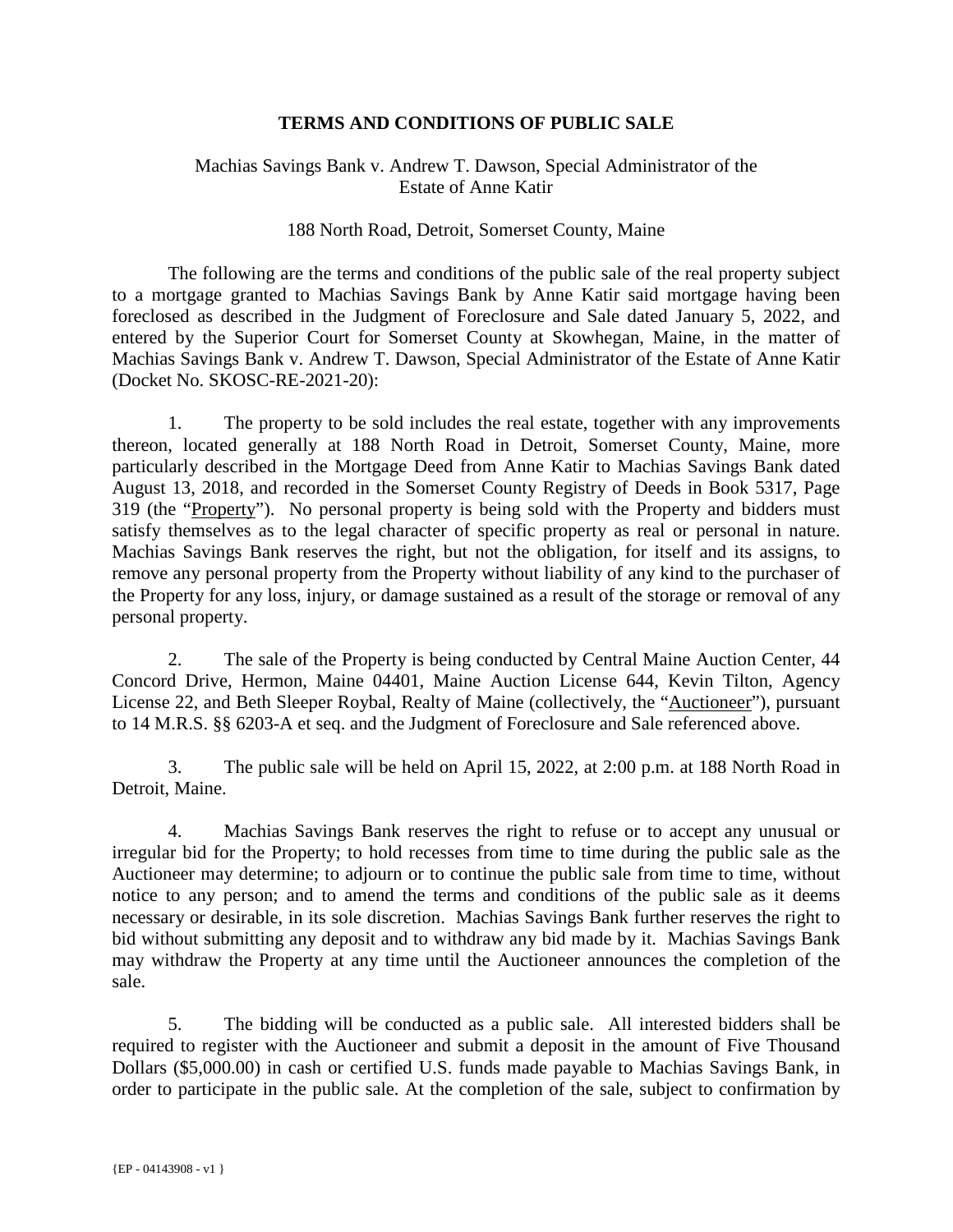Machias Savings Bank, the highest bidder will sign a Purchase and Sale Agreement substantially in the form attached hereto. A record of bidding will be maintained by Machias Savings Bank for its own use.

6. The successful bidder shall apply the bid qualification deposit of Five Thousand Dollars (\$5,000.00) as a nonrefundable deposit at the time of signing the Purchase and Sale Agreement. The balance of the purchase price payable by the successful bidder shall be paid in certified U.S. funds at the closing to be held on or before thirty (30) calendar days from the date of public sale as set forth in the Purchase and Sale Agreement.

7. Machias Savings Bank will convey the Property by Release Deed, substantially in the form attached hereto, subject to the following items:

- a. Any and all municipal, state, or federal laws, regulations, and ordinances including, without limitation, permits and approvals heretofore issued by any federal, state, or municipal government authority (compliance with, application for the transfer of any such permits, or approvals shall be the sole responsibility of the purchaser).
- b. Any and all encumbrances and easements, whether or not of record in the applicable Registry of Deeds, and any governmentally imposed or required zoning, subdivision, environmental, and other land use restrictions.
- c. Any condition which a physical examination or adequate survey of the Property might reveal.
- d. Any lien, or right to a lien, for services, labor, or materials heretofore or hereafter furnished, imposed by a law, and which may or may not be shown by the public records.
- e. The rights of tenants and persons in possession, if any.
- f. The conveyance will be subject to all outstanding municipal fees, charges, encumbrances, and liens, whether or not of record in the applicable Registry of Deeds, including, but not limited to, water and sewer, and municipal or quasimunicipal taxes.
- g. Any and all real estate transfer taxes, including Machias Savings Bank's share of such taxes (36 M.R.S. §§ 4641 et seq.), as applicable, shall be paid by the purchaser at closing.

8. In the event that the highest bidder fails to comply with any of the terms and conditions of sale, that bidder's deposit will be retained by the Auctioneer unless the bidding is reopened, there is a new high bid satisfactory to Machias Savings Bank, and the new highest bidder immediately executes a Purchase and Sale Agreement. Upon close of the bidding and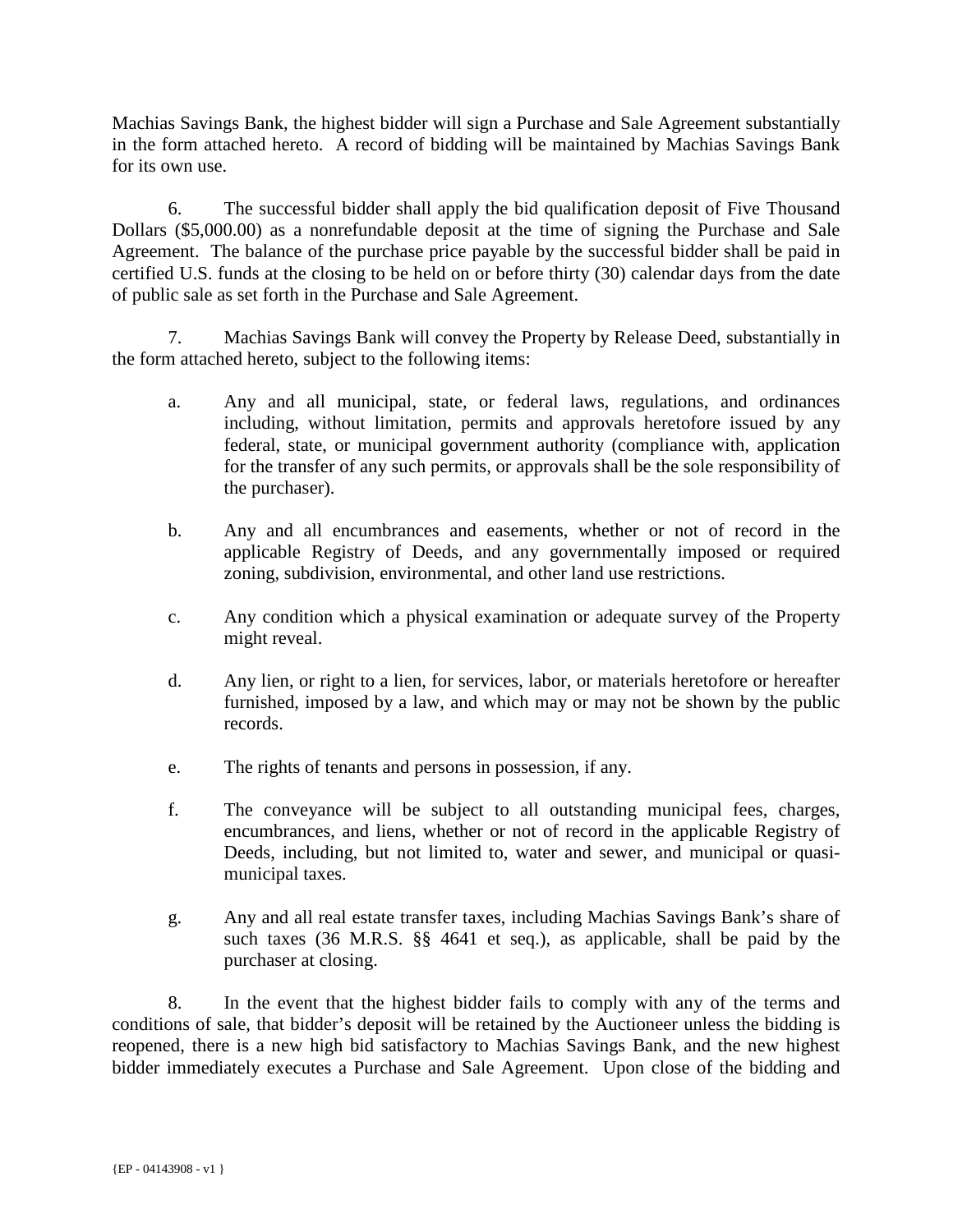compliance with the terms of the sale, the Auctioneer shall declare that the terms of the sale have been complied with and that the sale is closed.

9. The purchaser's commitment under the Purchase and Sale Agreement will not be contingent upon securing financing or upon any other condition; the purchaser's deposit will not be refunded due to an inability to obtain financing or any other failure by purchaser to perform.

10. Seller, in selling the Property, is conducting a foreclosure sale. The Property is sold "AS IS, WHERE IS", with all existing defects and without any warranties of any kind, even as to fitness for a particular purpose, habitability, or merchantability. All bidders are invited to inspect the real estate and the public records prior to making a bid. No warranties, guaranties, or representations of any kind are made, and all warranties are disclaimed with respect to any improvements located on the Property, including improvements located underground, the location and/or boundaries of the Property or improvements thereon, title to the Property, environmental compliance, or its compliance with any applicable zoning or land use regulations, law, or ordinances. The purchaser will assume responsibility and expense for any title search, title examination or title insurance. Seller shall not be required to execute any title insurance affidavits or similar documents relating to the Property. THE PURCHASER WILL ASSUME RISK OF ANY DEFECTS, AND EACH BIDDER EXPRESSLY ACKNOWLEDGES AND AGREES THAT THE AMOUNT BID REFLECTS THE "AS IS, WHERE IS" CONDITION OF THE PROPERTY AND THE ASSUMPTION OF ALL RISKS RELATING TO UNDISCLOSED DEFECTS. EACH BIDDER FURTHER ACKNOWLEDGES AND AGREES THAT SUCH BIDDER IN NO WAY RELIES UPON REPRESENTATIONS MADE BY MACHIAS SAVINGS BANK OR ITS REPRESENTATIVES AND AGENTS.

11. Machias Savings Bank specifically disclaims, and purchaser acknowledges that Machias Savings Bank shall not be responsible for or obligated now or at any time in the future to protect, exonerate, defend, indemnify, and save purchaser or its successors or assigns, harmless from and against any loss, damage, cost, expense, clean-up or liability, including, but not limited to, attorneys' fees and court costs, and including, but not limited to such loss, damage, cost, expense, or liability, based on personal injury, death, loss, or damage to property suffered or incurred by any person, corporation, or other legal entity, which may arise out of the presence of any such hazardous or toxic waste, substance, matter, or material on the Property.

12. In the event of loss or damage to the Property after the execution of the Purchase and Sale Agreement and prior to the closing, purchaser shall have the risk of loss.

13. In the case of disputed bidding, Machias Savings Bank shall be the sole and absolute judge of such dispute.

14. If the purchaser fails to perform at the closing, the purchaser's deposit will be retained by the Auctioneer. A bidder or purchaser whose deposit is retained under this paragraph will also be responsible for any and all consequential damages and additional costs, deficiencies, expenses, and losses suffered as a result of purchaser's failure to perform, including without limitation, reasonable attorneys' fees. Further, Machias Savings Bank reserves the right either to (a) contact the next highest bidder and allow that party to purchase the Property for the next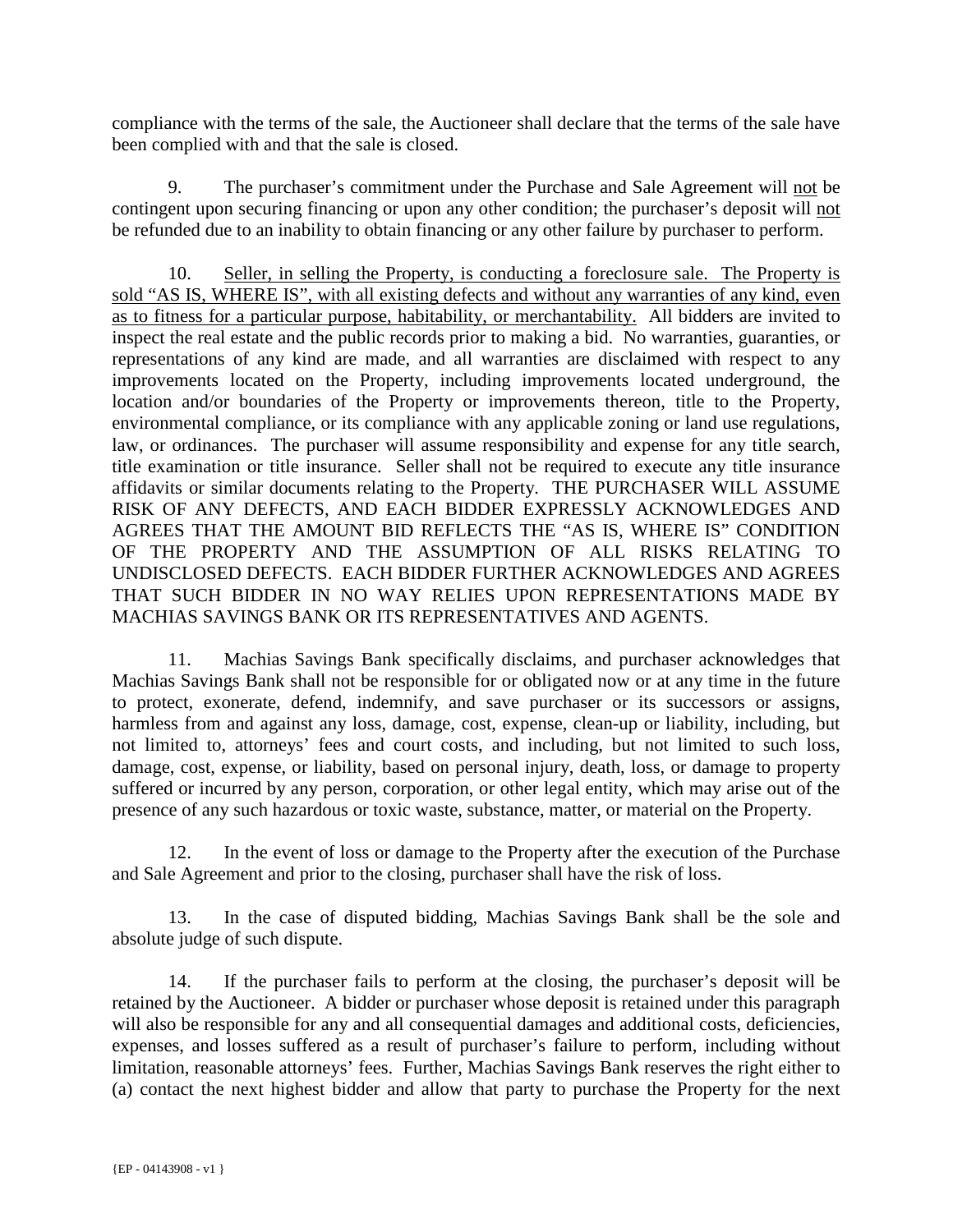highest bid as the assignee of the highest bidder; or (b) hold a new sale of the Property. Machias Savings Bank shall have no obligation, and specifically disclaims any responsibility, to provide notice of any kind to any person subsequent to the public sale.

15. All of the terms and conditions set forth in the notice of public sale published in the Central Maine Morning Sentinel on March 12, 19, and 26, 2022, are deemed to be incorporated herein by reference.

16. In the event of any conflict between these Terms and Conditions of Sale and the Purchase and Sale Agreement, the Purchase and Sale Agreement shall control.

#### 17. **OTHER OR ADDITIONAL TERMS MAY BE ANNOUNCED AT THE PUBLIC SALE, IN WHICH EVENT SUCH TERMS AND CONDITIONS SHALL BE DEEMED TO BE INCORPORATED HEREIN BY REFERENCE.**

18. Applicable Law: You have signed a written binding contract agreeing to the terms and conditions of sale and understand that any bid you make falls under the Maine Auction Law, Title II, Section 2-328, of the Uniform Commercial Code and the Statute of Frauds. Maine auctions are under the jurisdiction of the State of Maine Department of Professional and Financial Regulations, Board of Licensure of Auctioneers, 35 State House Station, Augusta, Maine 04330.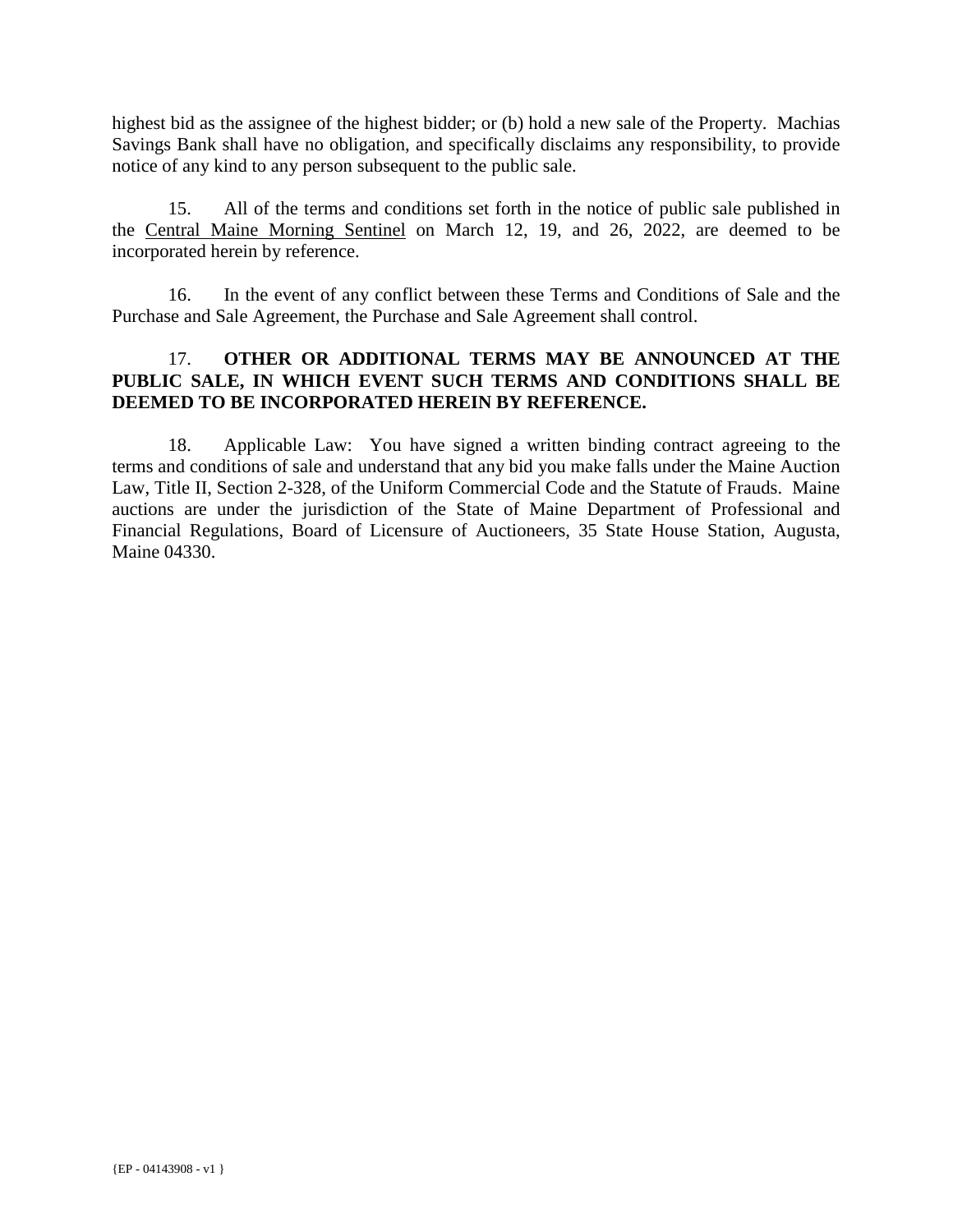#### **PURCHASE AND SALE AGREEMENT**

 MACHIAS SAVINGS BANK, a Maine banking corporation having a place of business in Machias, Maine (the "Seller"), and \_\_\_\_\_\_\_\_\_\_\_\_\_\_\_\_\_\_\_\_\_\_\_\_\_\_\_\_\_\_\_\_, whose address is \_\_\_\_\_\_\_\_\_\_\_\_\_\_\_\_\_\_\_\_\_\_\_\_\_\_\_\_\_\_\_\_\_\_\_\_, \_\_\_\_\_\_\_\_\_\_\_\_\_\_\_\_\_\_\_\_\_\_\_\_\_\_ ([collectively] the "Purchaser"), for consideration paid, agree as follows:

1. Purchase and Sale of Property: Subject to the terms and conditions set forth herein, Seller hereby agrees to sell to Purchaser, and Purchaser hereby agrees to purchase from Seller the real estate, together with any improvements thereon, located generally at 188 North Road, Detroit, Somerset County, Maine, being more particularly described in a Mortgage Deed from Anne Katir to Machias Savings Bank dated August 13, 2018, and recorded in the Somerset County Registry of Deeds in Book 5317, Page 319, the legal description therein being incorporated herein by reference (the "Property").

2. Purchase Price: The purchase price for the Property is (bid amount) \_\_\_\_\_\_\_\_\_\_\_ \_\_\_\_\_\_\_\_\_\_\_\_\_\_\_\_\_\_\_\_\_\_\_\_\_\_\_\_\_\_\_\_\_\_\_\_\_\_\_\_\_\_\_\_ (\$\_\_\_\_\_\_\_\_\_\_\_\_\_\_\_). The Purchaser has this day deposited cash or certified U.S. funds made payable to Machias Savings Bank in the amount of Five Thousand Dollars (\$5,000.00), receipt of which nonrefundable deposit is acknowledged by the Auctioneer's signature below. The balance of the total purchase price shall be paid in certified U.S. funds made payable to Machias Savings Bank at closing. For the sake of convenience, the amounts required to be paid in accordance with this paragraph are as follows:

| [a] Total Purchase Price (bid amount)                         |          |
|---------------------------------------------------------------|----------|
| [b] Non-refundable Deposit<br>[c] Additional Deposit (if any) | 5,000.00 |
| [d] Total Deposits $([b] + [c])$                              |          |
| [e] Balance Due at Closing $([a] - [d])$                      |          |

3. Closing: The closing shall take place at Machias Savings Bank, 4 Center Street, Machias, Maine 04654, or at such other place as may be agreed between the parties, on or before thirty (30) calendar days from the date of this Agreement, at a date and time mutually agreeable to the parties. Notwithstanding the foregoing, Seller may elect to effectuate the closing by mail.

4. Title: Purchaser shall be solely responsible for any expense related to any title or UCC search, title examination, or title insurance. In the event Purchaser elects to utilize a certain specimen title insurance policy provided by Seller, Purchaser shall pay the cost of the title insurance premium for issuing a final policy and any additional costs of title search and examination. In the event that Seller has provided to Purchaser copies of title abstracts, policies, or other title or survey information, Purchaser acknowledges that Seller shall have no responsibility or liability in connection therewith, it being understood that Purchaser is relying solely upon the title search ordered by it and the final title evidence issued as a result of said title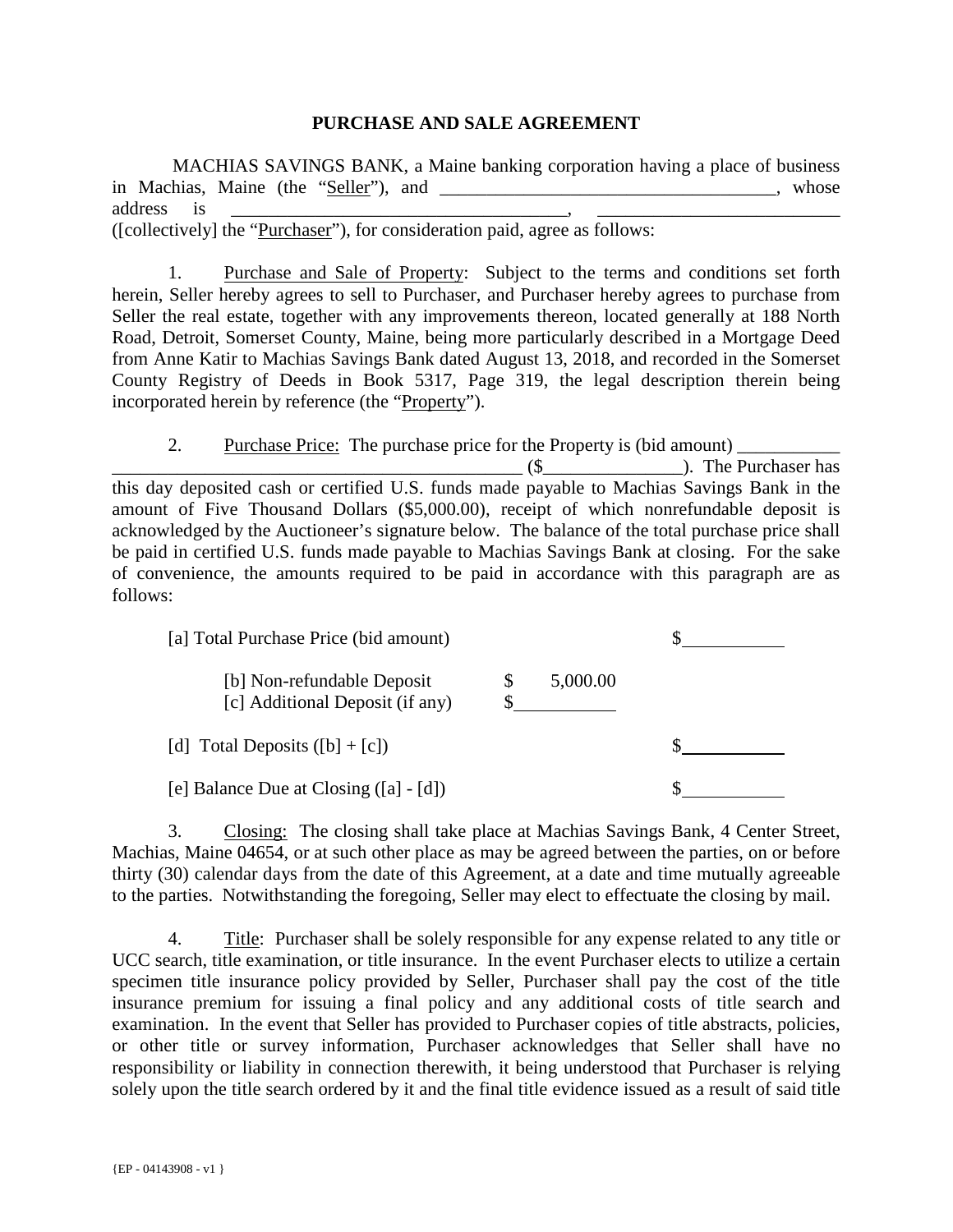search. Purchaser will assume responsibility and expense for any title search, title examination or title insurance. Seller shall not be required to execute any title insurance affidavits or similar documents relating to the Property.

5. Deed: Seller shall, on the date of closing, execute and deliver to Purchaser a Release Deed conveying the Property to Purchaser in fee simple, substantially in the form attached hereto. Seller makes no warranties, guaranties, or representations of any kind or nature concerning the value of the Property, the physical condition of or title to the Property or any improvements located thereon, including improvements located underground, the location and/or boundaries of the Property or improvements thereon, environmental compliance, or compliance with any applicable federal, state, or local law, ordinance, or regulation. Further, the Property is specifically sold without any express or implied warranties of habitability or title, and is sold "AS IS, WHERE IS". Purchaser will assume risk of any defects and expressly acknowledges and agrees that the purchase price reflects the "AS IS, WHERE IS" condition of the Property and the assumption of all risks relating to undisclosed defects, known or unknown to Seller. Purchaser acknowledges they had an opportunity to inspect the real estate and the public records prior to execution of this Agreement. Purchaser further acknowledges and agrees that Purchaser in no way relied upon representations made by Seller or any of its employees, agents, representatives or attorneys. In the event that more than one purchaser executes this Agreement, the deed from Seller to Purchaser will be a deed to Purchaser as tenants in common unless otherwise indicated below.

 Purchaser's election as to the form of ownership in the deed of conveyance from Seller (if no election is made, a deed to multiple parties shall be to the grantees as tenants in common):

- $\Box$  joint tenancy
- $\square$  tenancy in common
- $\Box$  not applicable (e.g. purchaser is an individual, corporate entity, or trustee)

Notwithstanding the foregoing, Purchaser expressly acknowledges and agrees that Purchaser shall be responsible for confirming the form of tenancy set forth in the deed of conveyance and that Seller shall have no responsibility or liability therefor.

6. Residential Real Property Disclosures: Purchaser acknowledges that this transaction is exempt from the residential property disclosure requirements of Title 33, Chapter 7, Subchapter 1.A of the Maine Revised Statutes.

7. Personal Property: Purchaser acknowledges that there are or may be items of personal property situated on or in the Property, and that Seller is not conveying any interest in such personal property to Purchaser. Purchaser further acknowledges that Seller has made and will make no representations as to the legal character of specific property as real or personal in nature. Seller reserves the right, but not the obligation, for itself and its assigns, to remove any personal property from the Property without liability of any kind to the purchaser of the Property for any loss, injury, or damage sustained as a result of the storage or removal of any personal property.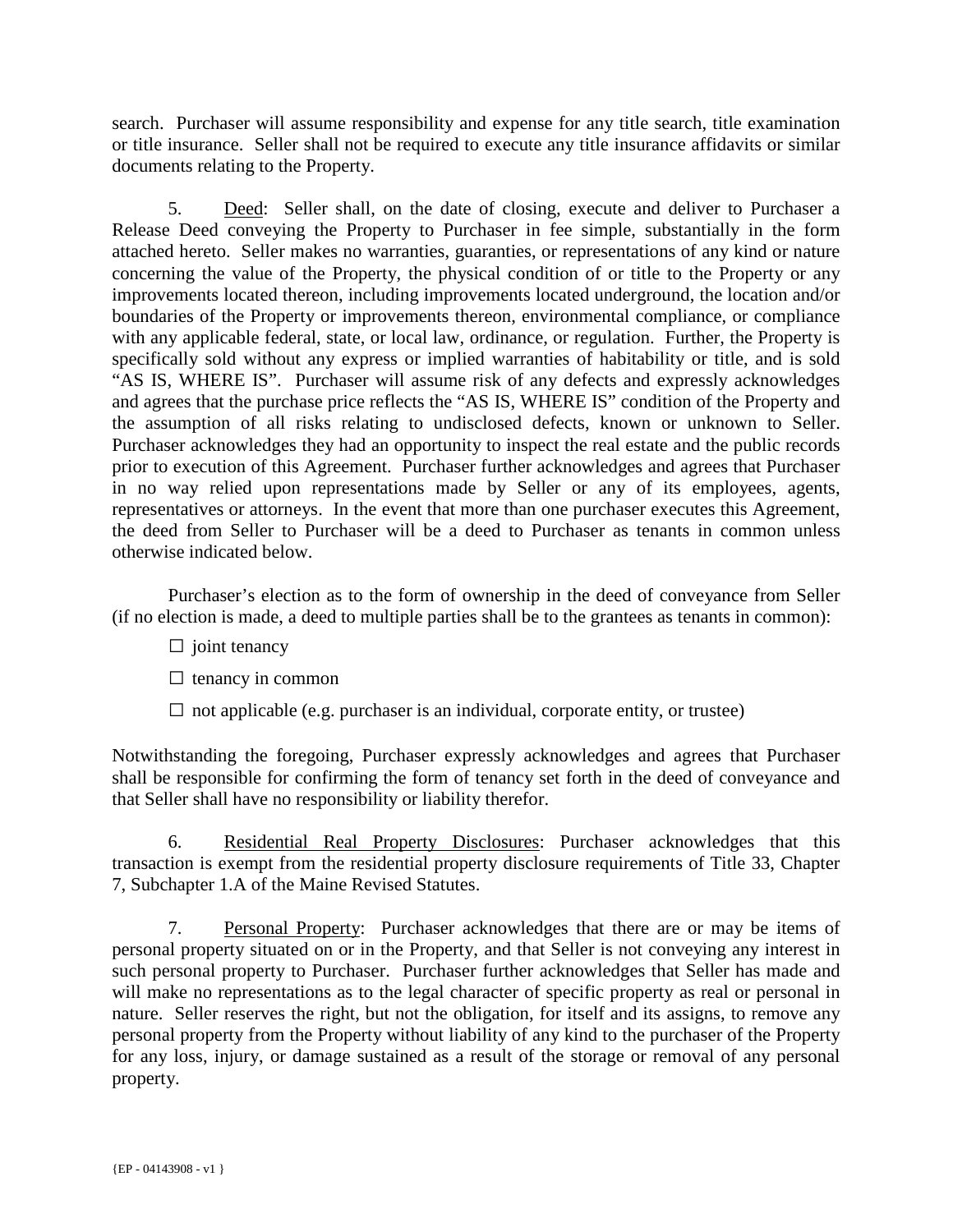8. Purchaser's Default: In the event Purchaser fails to fulfill any of Purchaser's obligations hereunder, including failure to tender the deposits as required hereunder, then Seller shall retain Purchaser's said deposits, and may, at Seller's option, pursue any remedies at law or equity, including specific performance.

9. Encumbrances, Liens and Assessments; Taxes: Purchaser acknowledges and agrees that the Property will be sold at closing subject to (a) any and all municipal, state, or federal laws, regulations, and ordinances including, without limitation, permits and approvals heretofore issued by any federal, state, or municipal government authority (compliance with, application for the transfer of any such permits, or approvals shall be the sole responsibility of the Purchaser); (b) any and all encumbrances and easements, whether or not of record in the applicable Registry of Deeds, and any governmentally imposed or required zoning, subdivision, environmental, and other land use restrictions; (c) any condition which a physical examination or adequate survey of the Property might reveal; (d) any lien, or right to a lien, for services, labor, or material heretofore or hereafter furnished, imposed by a law, and which may or may not be shown by the public records; (e) the rights of tenants and persons in possession, if any; (f) all outstanding municipal fees, charges, encumbrances, and liens, whether or not of record in the applicable Registry of Deeds, including, but not limited to, water and sewer, and municipal or quasi-municipal taxes; (g) all transfer taxes and sales taxes assessed by the State of Maine, including Seller's share of such taxes (36 M.R.S. §§ 4641 et seq.), as applicable, shall be paid by Purchaser at closing.

10. Broker's Commission: Each party represents to the other that it has not dealt with any real estate broker nor is there any broker's commission due in connection with Purchaser's purchase of the Property. In the event that a broker claims such a commission, the party having contact with said broker shall be responsible for satisfying such claim for commission.

11. Risk of Loss: Purchaser acknowledges and agrees that all risk of loss or damage to the Property prior to the closing shall be borne by Purchaser.

Seller specifically disclaims, and Purchaser acknowledges that Seller shall not be responsible for or obligated now or at any time in the future to protect, exonerate, defend, indemnify, or hold Purchaser or its successors or assigns, harmless from and against any loss, damage, cost, expense, clean-up or liability, including, but not limited to, attorneys' fees and court costs, and including, but not limited to such loss, damage, cost, expense, or liability, based on personal injury, death, loss, or damage to property suffered or incurred by any person, corporation, or other legal entity, which may arise out of the presence of any such hazardous or toxic waste, substance, matter, or material on the Property.

12. Representations; Construction: Purchaser acknowledges that Purchaser has not relied upon any oral or written representation of the Seller, or any of Seller's employees, agents, or attorneys. Purchaser agrees that in the event of any ambiguity as to the meaning or intent of the terms or obligations set forth herein, or any documents executed in connection herewith, such ambiguous term or provision shall not be construed more favorably to one party than to another.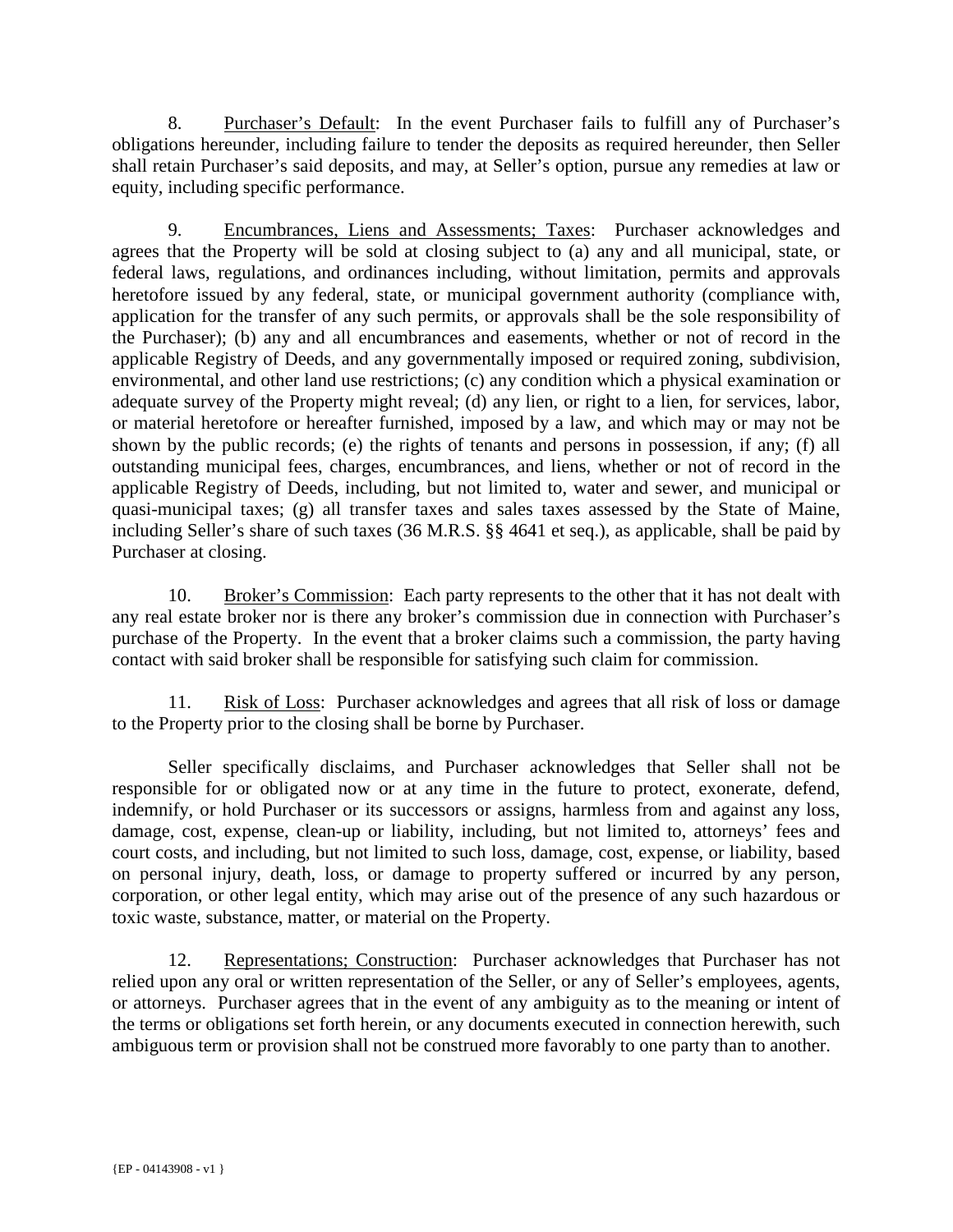13. Limitation on Purchaser Damages: Purchaser agrees that in any dispute or action arising out of this Agreement, or the matters described herein, the damages to which Purchaser may be due at any time and as against Seller for any reason shall be specifically limited to the amount of Purchaser's deposit, repayable without interest, and that under no circumstances may such damages include any claim for punitive damages, lost profits or investment opportunities, or attorneys' fees.

14. Waiver of Jury Trial: Purchaser agrees that in the event of any dispute as between Purchaser and Seller and relating to the subject matter of this Agreement, or the property hereby contemplated to be transferred by Seller to Purchaser, such dispute shall (unless Seller shall have demanded arbitration as set forth in this Agreement) be tried before a single Justice of the Superior Court for the county in which the Property is located, sitting without a jury.

15. Arbitration: Purchaser agrees that in any dispute or controversy with Seller as to the terms of this Agreement, or with respect to the matters described herein, and whether sounding in contract or tort, shall, at the election of Seller and at any time, be resolved by binding arbitration in accordance with the applicable provisions of the Maine Uniform Arbitration Act, at 14 M.R.S. §§ 5927 et seq. and as the same may be amended from time to time. Seller may further elect to submit less than all disputes or controversies as between Purchaser and Seller to binding arbitration. Nothing herein shall be construed as limiting the rights or remedies of Seller pursuant to this Agreement or any document or agreement as between Purchaser and Seller and at any time, whether or not Seller shall have previously demanded such arbitration.

16. Binding Effect; Assignment: This Agreement shall inure to the benefit of and be binding upon the parties hereto and their respective heirs, personal representatives, and permitted assigns, except that Purchaser may not assign this Agreement to any party without Seller's written consent. Purchaser's obligations and liability to Seller pursuant to this Agreement expressly shall survive any such assignment.

17. Severability: If any provision of this Agreement is found to be invalid or unenforceable, such finding shall not affect the validity or enforceability of any other provision hereof.

18. Incorporation of Provisions: This Agreement expressly incorporates the terms and conditions of sale set forth in the Terms and Conditions of Public Sale distributed by the Auctioneer to registered bidders at the time of registration to bid, and, if applicable, further incorporates the terms and conditions of sale as announced by the Auctioneer at the public sale conducted on April 15, 2022.

19. Entire Agreement; Governing Law: This Agreement, including the incorporated provisions and the Disclosure, constitutes the entire agreement between the parties, supersedes all prior negotiations and understandings, and shall not be altered or amended, except by written amendment signed by Seller and Purchaser. This Agreement shall be governed by Maine law. For purposes hereof, the date of this Agreement is April 15, 2022.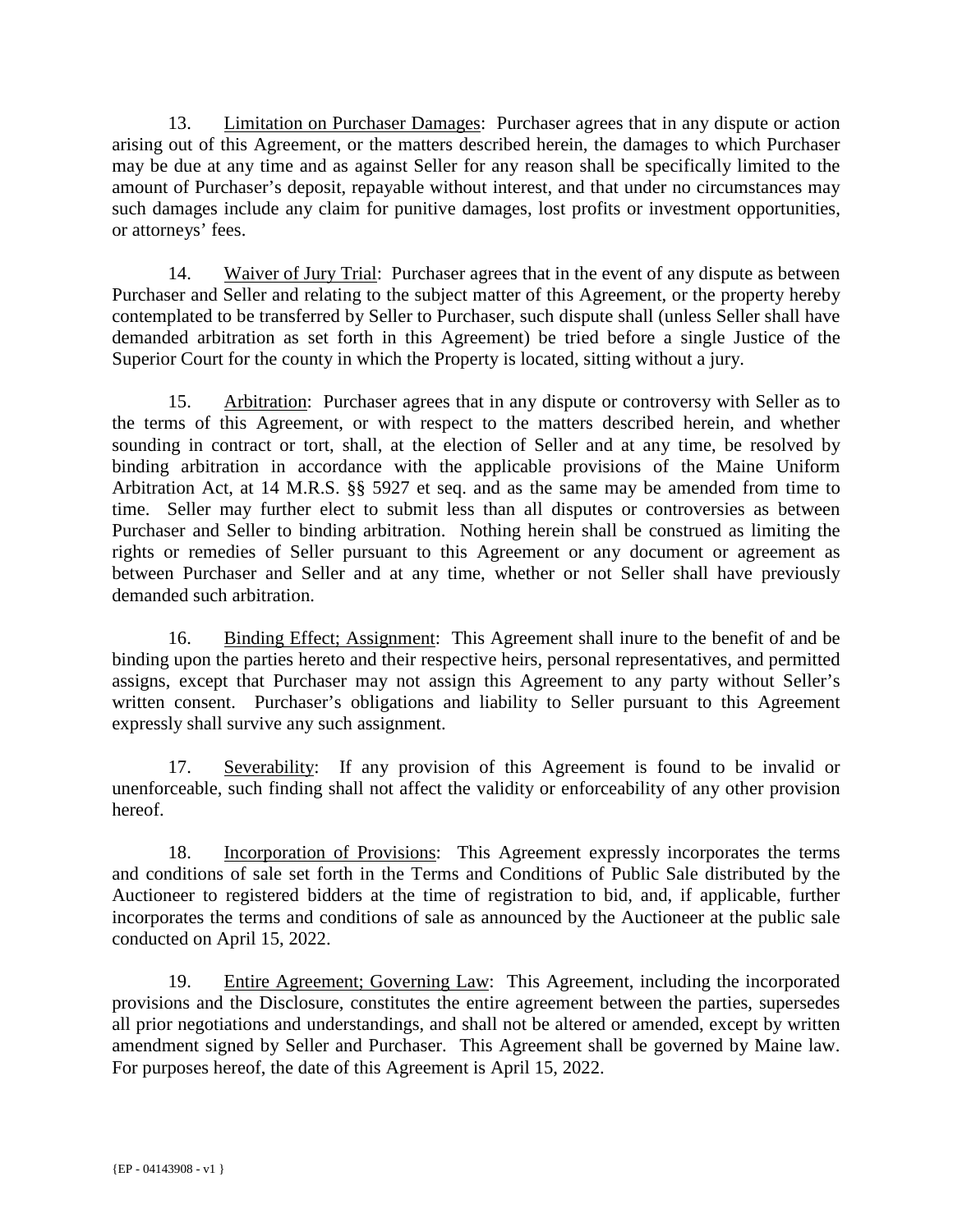20. Time for Performance: TIME IS OF THE ESSENCE. Should Purchaser default in any obligation under this Agreement, Purchaser agrees to indemnify and hold Seller harmless from any resulting or consequential loss, claim, or damage of any kind whatsoever, including but not limited to any attorneys' fees incurred by Seller.

IN WITNESS WHEREOF, the parties hereto have executed this Agreement in duplicate originals on the day, month, and year written below.

| WITNESSES: | <b>MACHIAS SAVINGS BANK</b>                      |      |
|------------|--------------------------------------------------|------|
|            | By<br>Wendy L. Schors                            | Date |
|            | Its Vice President                               |      |
|            | Purchaser                                        | Date |
|            | Social Security Number/Tax Identification Number |      |
|            | Purchaser                                        | Date |
|            | Social Security Number/Tax Identification Number |      |
|            | CENTRAL MAINE AUCTION COMPANY                    |      |
|            | By                                               |      |
|            |                                                  | Date |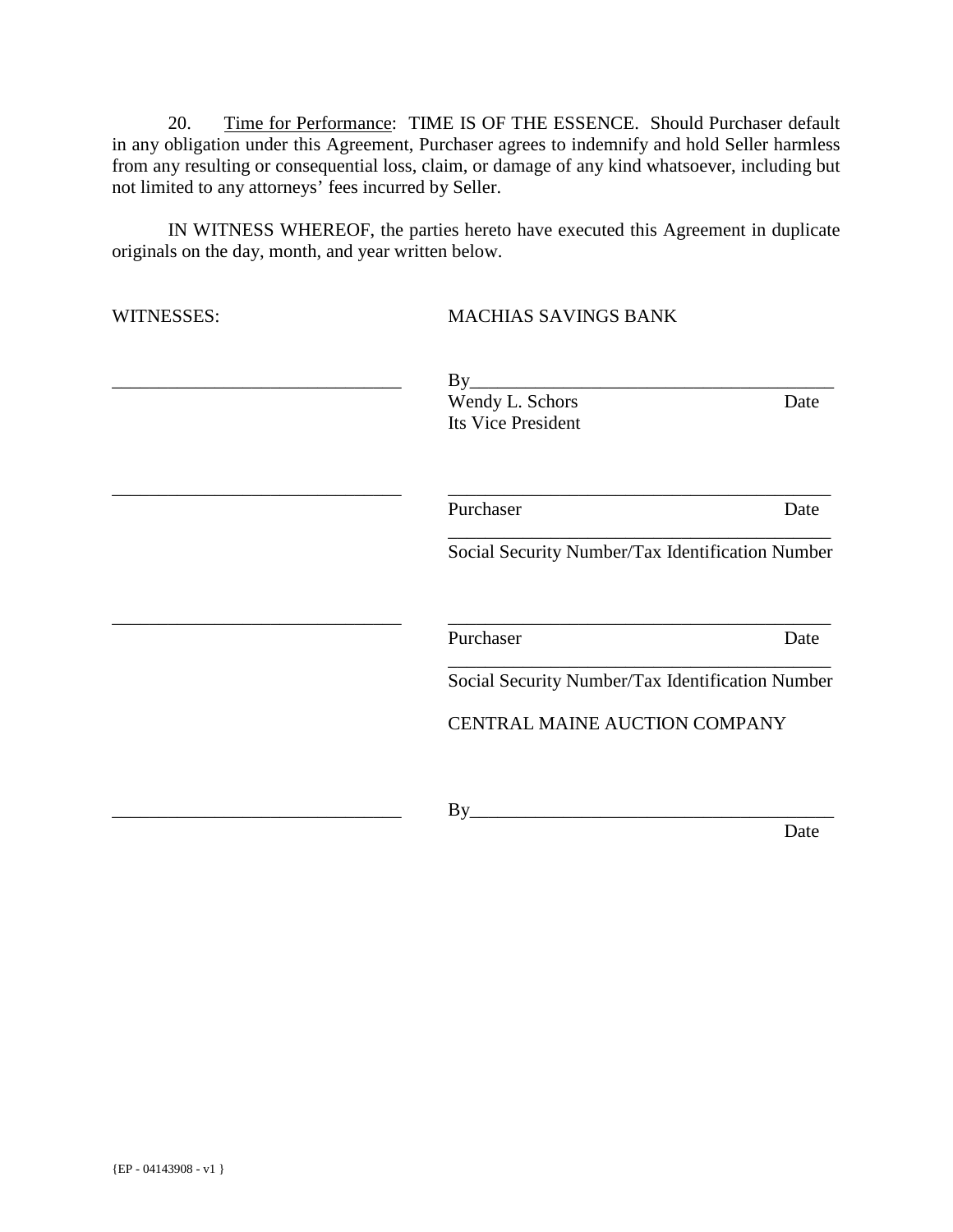#### **RELEASE DEED**

DLN #

 **MACHIAS SAVINGS BANK**, a Maine banking corporation having a place of business in Machias, Washington County, Maine, for consideration paid, releases to  $\frac{1}{\text{having a mailing address of}}$ , of  $\frac{1}{\text{using a main.}}$  $\frac{1}{\sqrt{1-\frac{1}{\sqrt{1-\frac{1}{\sqrt{1-\frac{1}{\sqrt{1-\frac{1}{\sqrt{1-\frac{1}{\sqrt{1-\frac{1}{\sqrt{1-\frac{1}{\sqrt{1-\frac{1}{\sqrt{1-\frac{1}{\sqrt{1-\frac{1}{\sqrt{1-\frac{1}{\sqrt{1-\frac{1}{\sqrt{1-\frac{1}{\sqrt{1-\frac{1}{\sqrt{1-\frac{1}{\sqrt{1-\frac{1}{\sqrt{1-\frac{1}{\sqrt{1-\frac{1}{\sqrt{1-\frac{1}{\sqrt{1-\frac{1}{\sqrt{1-\frac{1}{\sqrt{1-\frac{1}{\sqrt{1-\frac{1}{\sqrt{1-\frac{1$ at public sale, any and all right, title and interest in and to all that certain lot or parcel of land, together with any improvements thereon, situated on the southerly side of Route No. 100, now known as the North Road, in the Town of Detroit, County of Somerset State of Maine, and being further described as follows:

Commencing at a point located along the southerly sideline of Route No. 100, this point of beginning also being located at the northwest corner of Lot #7 as delineated on a plan of the Mills Subdivision prepared by Lionel D. Kelley, P.E., and recorded in the Somerset County Registry of Deeds in Plan Book A-81-18; thence proceeding in an easterly direction following the southerly sideline of Route No. 100, a distance of One Hundred Thirty (130) feet to a stake; thence proceeding in a southerly direction and parallel to the westerly line of Lot #8, a distance of Two Hundred Sixty-five (265) feet to a point; thence easterly and parallel to Route No. 100 a distance of One Hundred Seventy (170) feet to the east line of said Lot #8; thence southerly by and along the east line of said Lot #8, Thirty-five (35) feet to the southerly line of Lot #8; thence westerly by and along the southerly line of Lot #8 a distance of Three Hundred One and Five-tenths (301.5) feet to the southwest corner of Lot #7; thence northerly along the westerly line of Lot #7, a distance of Three Hundred (300) feet to the southerly sideline of Route No. 100 and the place and point of beginning.

Excepting and reserving the land described in a deed from Virginia D. Tibbetts and Jeff A. Tibbetts to Robert A. Tibbetts, Sr., and Carol J. Tibbetts, dated September 13, 2002, and recorded in the Somerset County Registry of Deeds in Book 3008, Page 112, which said deed was inadvertently recorded prior to the deed of the same date, conveying real estate from David E. Pearse to Virginia D. Tibbetts and Jeff A. Tibbetts in Book 3016, Page 54, from which the said out-conveyance in Book 3008, Page 112, is drawn, said deed having been referred to in the deed recorded in Book 3008, Page 112, to wit:

A certain lot or parcel of land situated in the Town of Detroit, County of Somerset and State of Maine, and being further bounded and described a follows, to wit: Commencing at a point marking the southwesterly corner of a lot of land conveyed by Elizabeth J. Sprague to Robert A. Tibbetts, Sr., and Carol J. Tibbetts, by warranty deed dated August 3, 2001, and recorded in the Somerset County Registry of Deeds in Book 2847, Page 226; thence easterly, by and along the southerly boundary of other property of said Robert A. Tibbetts, Sr., and Carol J. Tibbetts, One Hundred Seventy (170) feet, more or less, to the southeasterly corner of said Tibbetts lot located in the easterly boundary of Lot #8; thence southerly, by and along said easterly boundary. Thirty-five (35) feet, more or less, to a point marking the southeasterly corner of Lot #8; thence westerly, by and along the southerly boundary of Lot #7, One Hundred Seventy (170) feet, more or less, to a point; thence northerly and parallel with the westerly boundary of said Lot #8, Thirty-five (35) feet, more or less, to the point of beginning.

 Subject to all outstanding municipal fees, charges, encumbrances, and liens, whether or not of record in the Somerset County Registry of Deeds. Further subject to all real estate transfer taxes.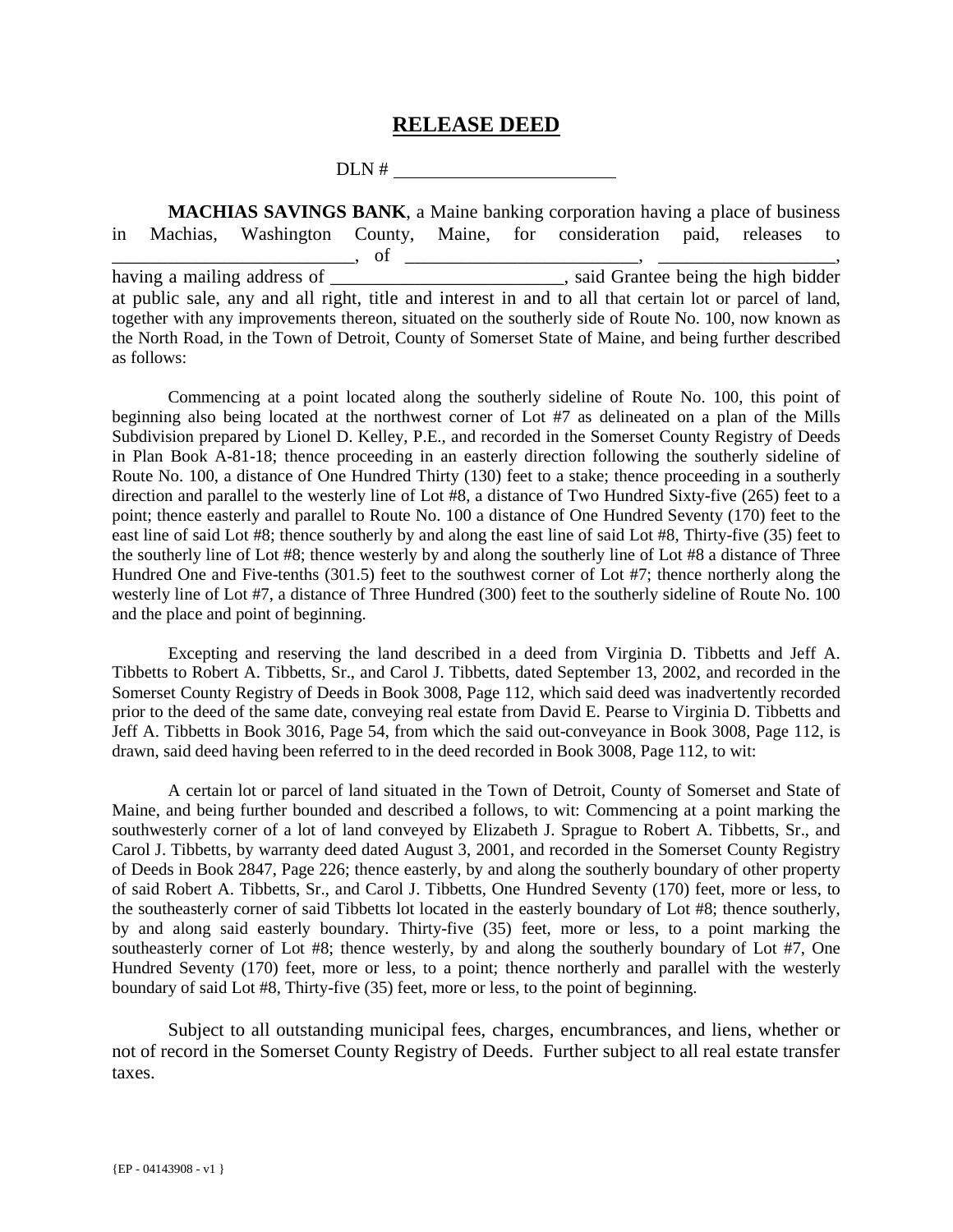For Grantor's source of title, reference may be had to the mortgage granted by Anne Katir to Machias Savings Bank dated August 13, 2018, and recorded in the Somerset County Registry of Deeds in Book 5317, Page 319 (the "Mortgage"). The Grantor foreclosed the Mortgage by virtue of a Judgment of Foreclosure and Sale dated January 5, 2022 and entered by the Superior Court for Somerset County at Skowhegan, Maine, in the matter of Machias Savings Bank v. Andrew T. Dawson, Special Administrator of the Estate of Anne Katir (Docket No. SKOSC-RE-2021-20), said judgment having been recorded in said Registry in Book \_\_\_\_, Page \_\_\_. This deed is a conveyance of all right, title, and interest of the Grantor, and of all parties to said action, in and to the property described herein pursuant to 14 M.R.S. § 6323.

For purposes of compliance with 14 M.R.S. § 6323(1):

Newspaper in which publication occurred: Central Maine Morning Sentinel. Dates of Publication: March 12, 19, and 26, 2022. Sale Date<sup>1</sup>: April 15, 2022.

 IN WITNESS WHEREOF, Machias Savings Bank has caused this instrument to be signed by its undersigned officer, duly authorized, this \_\_\_\_\_\_\_ day of April, 2022.

#### WITNESS: **MACHIAS SAVINGS BANK**

\_\_\_\_\_\_\_\_\_\_\_\_\_\_\_\_\_\_\_\_\_\_\_\_\_\_\_\_\_\_\_\_\_\_\_\_ By \_\_\_\_\_\_\_\_\_\_\_\_\_\_\_\_\_\_\_\_\_\_\_\_\_\_\_\_\_\_\_\_\_

 Wendy L. Schors Its Vice President

State of Maine Washington, ss.  $\Delta \text{pril}$ , 2022

 Personally appeared the above-named Wendy L. Schors, Vice President of Machias Savings Bank, and acknowledged before me the foregoing instrument to be her free act and deed in her said capacity and the free act and deed of Machias Savings Bank.

 $\overline{\phantom{a}}$  , which is a set of the set of the set of the set of the set of the set of the set of the set of the set of the set of the set of the set of the set of the set of the set of the set of the set of the set of th

 $\overline{\phantom{a}}$  , which is a set of the set of the set of the set of the set of the set of the set of the set of the set of the set of the set of the set of the set of the set of the set of the set of the set of the set of th

Notary Public/Attorney-at-Law

Print or type name as signed

÷,

<sup>&</sup>lt;sup>1</sup> In the event the public sale was adjourned and continued from the date reflected in the notice of public sale as published by such newspaper, such continuance was accomplished in accordance with 14 M.R.S. § 6323(1).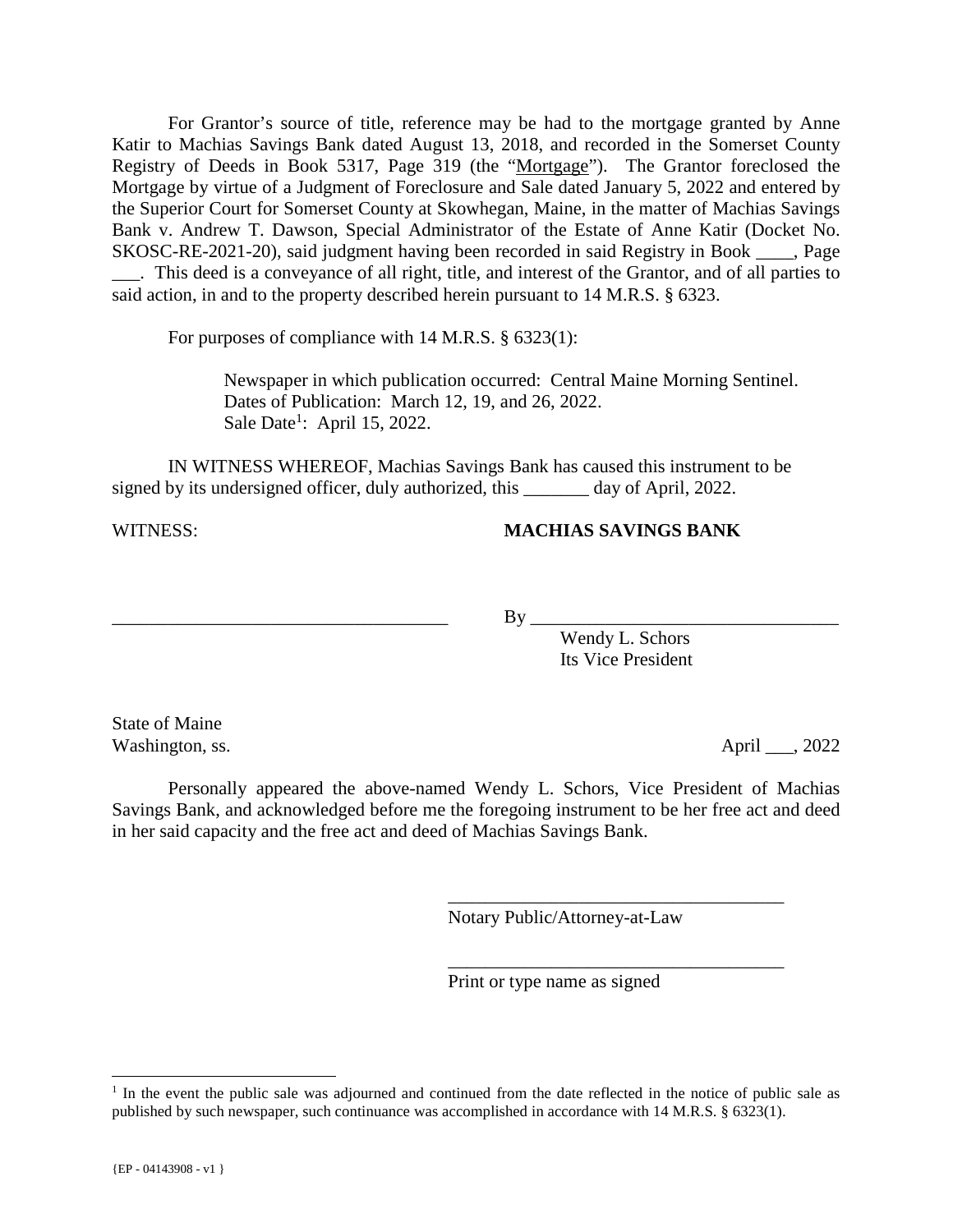#### **NOTICE OF PUBLIC SALE** 14 M.R.S. § 6323

 Notice is hereby given that in accordance with a Judgment of Foreclosure and Sale dated January 5, 2022 which judgment was entered on January 6, 2022, by the Superior Court for Somerset County at Skowhegan, Maine, in an action brought by **Machias Savings Bank** against **Andrew T. Dawson, Special Administrator of the Estate of Anne Katir**, Docket No. SKOSC-RE-2021-20, and wherein the Court adjudged a foreclosure of a Mortgage Deed granted by Anne Katir dated August 13, 2018, and recorded in the Somerset County Registry of Deeds in Book 5317, Page 319, the period of redemption from said judgment having expired, all of the following described property will be sold at a public sale at 2:00 p.m. on April 15, 2022, at 188 North Road in Detroit, Maine. The property to be sold is further described on the Town of Detroit Tax Maps at Map 7, Lot 62-A, together with and subject to the rights, covenants, easements, and encumbrances affecting the property. Reference should be had to said mortgage deed for a more complete legal description of the property to be conveyed.

#### **TERMS OF SALE**

THE PROPERTY HEREINABOVE DESCRIBED IS BEING SOLD ON AN "AS IS" "WHERE IS" BASIS, WITHOUT ANY WARRANTY WHATSOEVER AS TO THE CONDITION, FITNESS, SIZE, OR LOCATION OF THE PROPERTY OR THE STATE OF TITLE TO THE PROPERTY.

The bidder to whom the property is sold must, at the time and place of sale, make a deposit of Five Thousand Dollars (\$5,000.00) by cash or certified check, and must sign a Purchase and Sale Agreement with Machias Savings Bank, which agreement shall provide in part (i) that the purchaser will be responsible for all real estate and/or personal property taxes and other municipal charges attributable to the respective property unpaid and in arrears and for all subsequent tax years as assessed by the Town of Detroit, and (ii) that a closing of the sale shall be held within thirty (30) days of the public sale where the remaining balance of the purchase price will be paid in cash or certified funds. The conveyance will be by Release Deed. Machias Savings Bank expressly reserves the right to bid, to modify the terms of the sale set forth above, to add additional terms as it so wishes, and to authorize the mortgagor to sell the property prior to the sale date. All other terms and conditions of sale, including any modification or additions to the terms set forth above, will be announced by the auctioneer at the time of the sale.

For further information, contact Central Maine Auction Center, 44 Concord Road, Hermon, Maine 04401 ■ (207) 848-7027 ■ www.cmauctioncenter.com.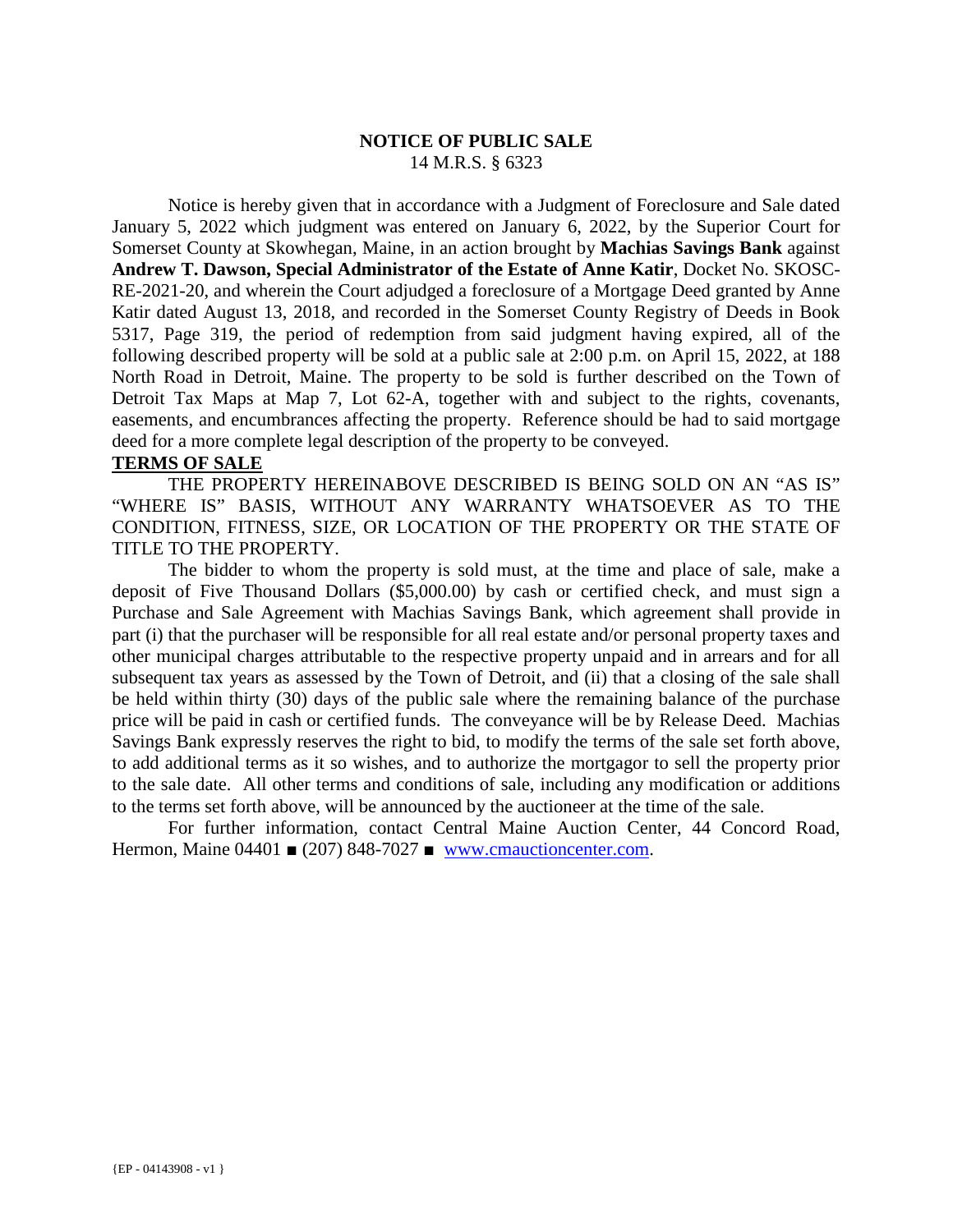Detroit **RE Account 666 Detail** 3:59 PM as of 03/10/2022 Name: KATIR, ANNE HEIRS Land: Building: Location: 188 NORTH ROAD Exempt Acreage: 0.89 Map/Lot: 007-062-A Total: Book Page: B5317P316 Ref1:

2021-1 Period Due: 1) 583.67

Mailing **188 NORTH ROAD** 

Address: DETROIT ME 04929

| Year Date                       | <b>Reference</b> | P C | <b>Principal</b>  | <b>Interest</b> | <b>Costs</b> | <b>Total</b> |
|---------------------------------|------------------|-----|-------------------|-----------------|--------------|--------------|
| 2021-1 R                        |                  |     | 567.80            | 15.87           | 0.00         | 583.67       |
| 2020-1L<br>∗                    |                  |     | 501.00            | 46.12           | 58.00        |              |
| 2019-1L<br>∗                    |                  |     | 0.00              | 0.00            |              | 605.12       |
| 2018-1 R                        |                  |     |                   |                 | 0.00         | 0.00         |
| 2017-1 R                        |                  |     | 0.00              | 0.00            | 0.00         | 0.00         |
|                                 |                  |     | 0.00              | 0.00            | 0.00         | 0.00         |
| 2016-1 R                        |                  |     | 0.00              | 0.00            | 0.00         | 0.00         |
| 2015-1 R                        |                  |     | 0.00              | 0.00            | 0.00         | 0.00         |
| 2014-1 R                        |                  |     | 0.00              | 0.00            | 0.00         | 0.00         |
| 2013-1 R                        |                  |     | 0.00 <sub>1</sub> | 0.00            | 0.00         | 0.00         |
| 2012-1 R                        |                  |     | 0.00              | 0.00            | 0.00         | 0.00         |
| 2011-1 R                        |                  |     | 0.00              | 0.00            | 0.00         | 0.00         |
| 2010-1 R                        |                  |     | 0.00              | 0.00            | 0.00         | 0.00         |
| 2009-1R                         |                  |     | 0.00              | 0.00            | 0.00         | 0.00         |
| 2008-1 R                        |                  |     | 0.00              | 0.00            | 0.00         | 0.00         |
| 2007-1 R                        |                  |     | 0.00              | 0.00            | 0.00         | 0.00         |
| 2006-1 R                        |                  |     | 0.00              | 0.00            | 0.00         | 0.00         |
| 2005-1 R                        |                  |     | 0.00              | 0.00            | 0.00         |              |
| 2004-1R                         |                  |     | 0.00              |                 |              | 0.00         |
| 2003-1 R                        |                  |     |                   | 0.00            | 0.00         | 0.00         |
| 2002-1 R                        |                  |     | 0.00              | 0.00            | 0.00         | 0.00         |
|                                 |                  |     | 0.00              | 0.00            | 0.00         | 0.00         |
| 2001-1 R                        |                  |     | 0.00              | 0.00            | 0.00         | 0.00         |
| Account Totals as of 03/10/2022 |                  |     | 1,068.80          | 61.99           | 58.00        | 1,188.79     |
|                                 |                  |     |                   |                 |              |              |

| <b>Per Diem</b> |        |
|-----------------|--------|
| $2021 - 1$      | 0.0933 |
| 2020-1          | 0.0824 |
| <b>Total</b>    | 0.1757 |

Note: Payments will be reflected as positive values and charges to the account will be represented as negative values.

03/10/2022

Page 1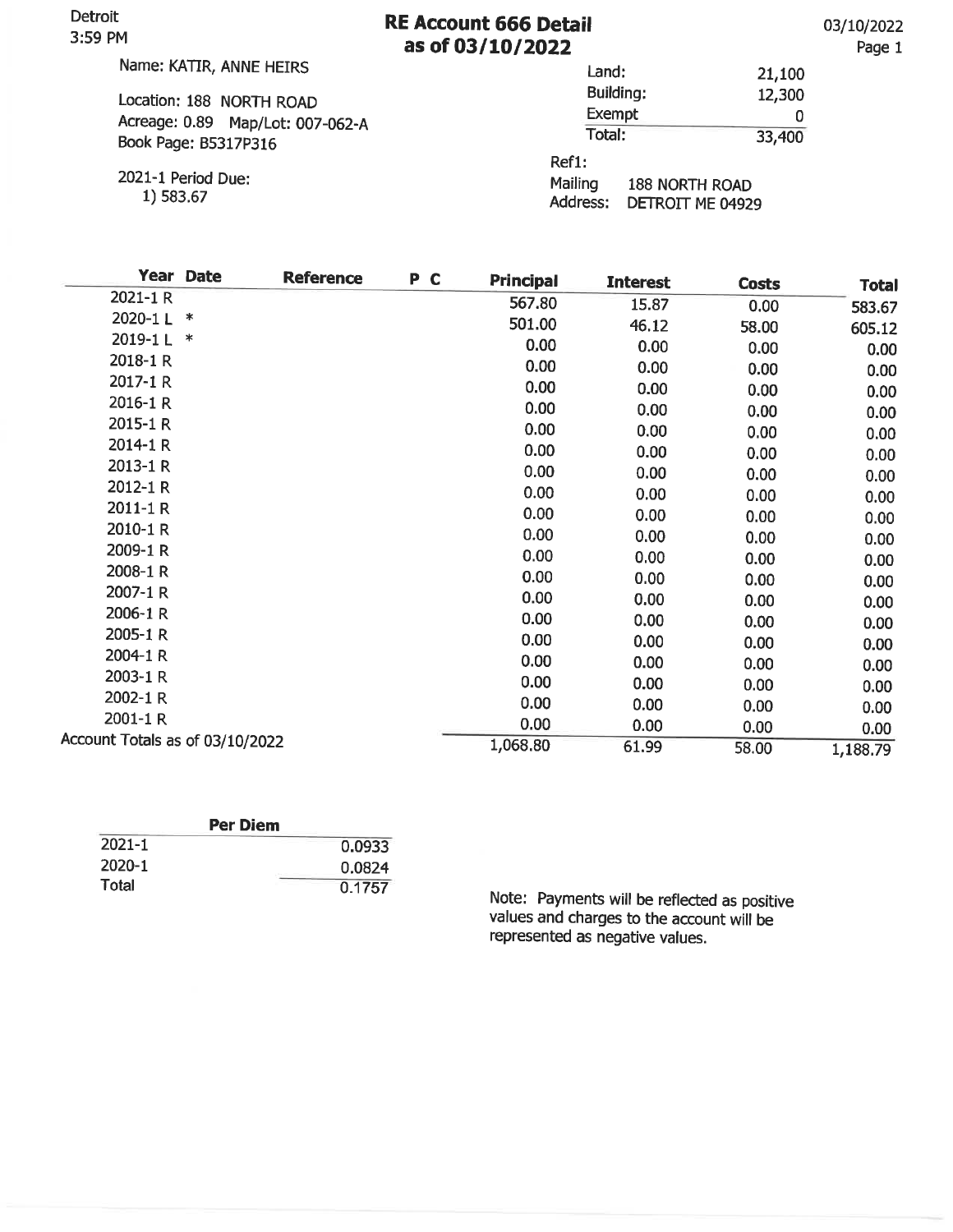| 979<br>$\ell_{\ell}$ 2 $A$ account no.<br>LOT<br>$\mathbb{N}$<br><b>GVK</b>                   | 50<br>TOWN                                                         |                             | MAINE<br>DETROIT,<br><b>ADDRESS</b>                                                                                                                                                                                                                                                                                                                                                                                           |             | í,                      |                            | ٠<br>CARD NO. |                                                                                                                             |
|-----------------------------------------------------------------------------------------------|--------------------------------------------------------------------|-----------------------------|-------------------------------------------------------------------------------------------------------------------------------------------------------------------------------------------------------------------------------------------------------------------------------------------------------------------------------------------------------------------------------------------------------------------------------|-------------|-------------------------|----------------------------|---------------|-----------------------------------------------------------------------------------------------------------------------------|
| <b>TAVIDE:</b><br>PEARSE,                                                                     | <b>PROPERTY DATA</b>                                               |                             |                                                                                                                                                                                                                                                                                                                                                                                                                               |             | ASSESSMENT RECORD       |                            |               | 능                                                                                                                           |
| 172 SOMERSET AVE.                                                                             | NEIGHBORHOOD CODE                                                  | ᄀ<br>$\infty$               | <b>YEAR</b>                                                                                                                                                                                                                                                                                                                                                                                                                   | <b>GNA1</b> | <b>BUILDINGS</b>        |                            | EXEMPT        | <b>TOTAL</b>                                                                                                                |
| 04967<br><b>MAINE</b><br>PITTSFIELD,                                                          | STREET CODE                                                        |                             | e                                                                                                                                                                                                                                                                                                                                                                                                                             |             |                         |                            |               |                                                                                                                             |
| $(7 - 31 - 00)$<br>B2702P0110                                                                 | <b>X-COORDINATE</b>                                                |                             | £<br>\$                                                                                                                                                                                                                                                                                                                                                                                                                       |             |                         |                            |               |                                                                                                                             |
| Virgina &<br>Tibbetts,                                                                        | Y-COORDINATE                                                       |                             | £,                                                                                                                                                                                                                                                                                                                                                                                                                            |             |                         |                            |               |                                                                                                                             |
| P.O. Box 76<br>WEE FIGGE A<br>188 North Rd                                                    | <b>ZONING/USE</b>                                                  |                             | e,                                                                                                                                                                                                                                                                                                                                                                                                                            |             |                         |                            |               |                                                                                                                             |
| <del>67678</del><br><b>FINT</b><br>D <u>etroit</u> ,                                          | <b>SECONDARY ZONE</b>                                              |                             | £,                                                                                                                                                                                                                                                                                                                                                                                                                            |             |                         |                            |               |                                                                                                                             |
| 1分か<br>FRENCTION FALLS, ME<br>B3016 P54                                                       | $\frac{10M}{10M}$<br>TOPOGRAPHY<br>1. Level                        |                             | $\tilde{=}$                                                                                                                                                                                                                                                                                                                                                                                                                   |             |                         |                            |               |                                                                                                                             |
| B423BP114 orlztlie                                                                            | Swampy<br>7. Rough<br>ه.<br>3. Above St.<br>2. Rolling             |                             | $\mathbf{e}$                                                                                                                                                                                                                                                                                                                                                                                                                  |             |                         |                            |               |                                                                                                                             |
| ä.<br><b>JEFF</b><br>TIBBETTS,                                                                | œ<br>4. Below St                                                   | $\alpha$<br>$\triangleleft$ | e                                                                                                                                                                                                                                                                                                                                                                                                                             |             |                         |                            |               |                                                                                                                             |
| 04955<br>SHARON ME<br>PO BOX 184<br>NEW                                                       | 5. Dug Well<br><b>UTILITIES</b><br>1. Summer                       |                             | e,                                                                                                                                                                                                                                                                                                                                                                                                                            |             |                         |                            |               |                                                                                                                             |
| B4581P131                                                                                     | 6. Lake Water<br>7. Septic<br>2. Public Water<br>Water             |                             | e,<br>e,                                                                                                                                                                                                                                                                                                                                                                                                                      |             |                         |                            |               |                                                                                                                             |
| $007 - 062 - A$<br>MapLot:                                                                    | 9. No Utilities<br>8. Spring<br>3. Public Sewer<br>4. Drilled Well | $\subset$<br>$\overline{u}$ | $\mathfrak{S}$                                                                                                                                                                                                                                                                                                                                                                                                                |             |                         |                            |               |                                                                                                                             |
| $007 - 062 - A$                                                                               | <b>STREET</b>                                                      |                             | e                                                                                                                                                                                                                                                                                                                                                                                                                             |             |                         |                            |               |                                                                                                                             |
|                                                                                               | 4. Proposed<br>1. Paved                                            |                             |                                                                                                                                                                                                                                                                                                                                                                                                                               |             | <b>LAND DATA</b>        |                            |               |                                                                                                                             |
| KATIR, ANNE                                                                                   | 9. None<br>2. Semi-Improved<br>3. Gravel                           |                             |                                                                                                                                                                                                                                                                                                                                                                                                                               |             | EFFECTIVE               |                            |               |                                                                                                                             |
| NORTH ROAD<br>188                                                                             | <b>SPRINGWORK</b>                                                  |                             |                                                                                                                                                                                                                                                                                                                                                                                                                               | TYPE        | Depth<br>Frontage       | <b>INFLUENCE</b><br>Factor | Code          | INFLUENCE<br>CODES                                                                                                          |
| \$42,000<br>08/15/2018                                                                        |                                                                    |                             | 11. Regular PCOT<br>  12. Regular Trangle<br>  12. Debis Trangle<br>  15. Regulard<br>  15.                                                                                                                                                                                                                                                                                                                                   |             |                         | $\frac{5}{6}$              |               | $\begin{array}{l} 1 = \mathsf{U}\mathbf{so} \\ 2 = \mathsf{RW} \\ 3 = \mathsf{Topography} \\ 4 = \mathsf{Sise} \end{array}$ |
|                                                                                               |                                                                    |                             |                                                                                                                                                                                                                                                                                                                                                                                                                               |             |                         | रू<br>$\frac{2}{\sqrt{6}}$ |               | $5 =$ Accass                                                                                                                |
| DATE INSP.<br><b>DESCRIPTION</b><br><b>NO.DATE</b>                                            |                                                                    |                             |                                                                                                                                                                                                                                                                                                                                                                                                                               |             |                         | $\mathcal{S}$              |               |                                                                                                                             |
|                                                                                               | <b>SALE DATA</b>                                                   |                             | $\begin{array}{ l }\n\hline\n16. \text{Regular Let} \\ \hline\n17. \text{Search} \\ \hline\n18. \text{Cross} \\ \hline\n19. \text{Cross} \\ \hline\n20. \text{Trans} \\ \hline\n\end{array}$                                                                                                                                                                                                                                  |             |                         | $\overline{\mathcal{E}}$   |               | $6 =$ Restrictors<br>7 = Shape<br>8 = Semi-Improved<br>9 = Frection Share                                                   |
|                                                                                               | DATE (MIM/YY)                                                      |                             |                                                                                                                                                                                                                                                                                                                                                                                                                               |             |                         | వి                         |               |                                                                                                                             |
|                                                                                               | <b>PRICE</b>                                                       |                             |                                                                                                                                                                                                                                                                                                                                                                                                                               |             | SQUARE FEET             |                            |               |                                                                                                                             |
|                                                                                               | SALE TYPE                                                          |                             |                                                                                                                                                                                                                                                                                                                                                                                                                               |             |                         | శ                          |               |                                                                                                                             |
|                                                                                               | 4. Mobile<br>Home<br>2. Land & Bldg.<br>$1.$ Land                  |                             | <b>FRACT, ACRE</b><br>22. BaseAt<br>23. Rear                                                                                                                                                                                                                                                                                                                                                                                  |             |                         | ४                          |               |                                                                                                                             |
|                                                                                               | 3. Building Only 5. Other<br><b>FINANCING</b>                      |                             |                                                                                                                                                                                                                                                                                                                                                                                                                               |             |                         | ४                          |               |                                                                                                                             |
| $\overline{A}$<br>$5 - 2$<br><b>SOFT</b><br>MH.<br>3<br>$L$ or<br>$\Delta t$ - $N_{\text{E}}$ | 5. Private<br>$1.$ Conv.                                           |                             | <b>ACRES</b>                                                                                                                                                                                                                                                                                                                                                                                                                  |             |                         | ಸ್                         |               |                                                                                                                             |
| ٦J<br>م<br><b>TAIS</b><br>$7 - 22$<br>ABUTER<br>$\mathbf{o}$<br>560260<br>03-17 Ac            | 6. Cash<br>7. Unknown<br>3. Assumed<br>2. FHAVA                    |                             | $\begin{array}{ll} \texttt{A}+\texttt{d} \texttt{me} \texttt{a} \texttt{a} \texttt{b} \texttt{c} \texttt{c} \texttt{c} \texttt{d} \texttt{c} \texttt{d} \texttt{d} \texttt{c} \texttt{d} \texttt{d} \texttt{c} \texttt{d} \texttt{d} \texttt{d} \texttt{d} \texttt{d} \texttt{d} \texttt{d} \texttt{d} \texttt{d} \texttt{d} \texttt{d} \texttt{d} \texttt{d} \texttt{d} \texttt{d} \texttt{d} \texttt{d} \texttt{d} \texttt$ | 7<br>950    | <b>ACREAGE/SITES</b>    | $\frac{1}{\alpha}$         |               |                                                                                                                             |
| 394c<br>SCALLS<br>$\frac{3}{2}$                                                               | <b>VERIFIED</b><br>4. Seller                                       |                             |                                                                                                                                                                                                                                                                                                                                                                                                                               |             | V<br>ᡐ<br><b>A</b><br>⊳ | ಸ್<br>న్<br>OO             |               |                                                                                                                             |
| $4210 -$                                                                                      | <b>6.MLS</b><br>1. Buyer                                           |                             |                                                                                                                                                                                                                                                                                                                                                                                                                               |             |                         | శ                          |               |                                                                                                                             |
| $2$ Sumares<br>gone<br>4a5<br>4M                                                              | 7. Family<br>8. Other<br>9. Confld.<br>3. Lender<br>2. Seller      |                             |                                                                                                                                                                                                                                                                                                                                                                                                                               |             |                         | శ                          |               |                                                                                                                             |
| ں<br>ح<br>99<br>ded<br>A/Ked W/ Neighbor                                                      | 5. Record<br>4. Agent                                              |                             |                                                                                                                                                                                                                                                                                                                                                                                                                               |             |                         | శ                          |               |                                                                                                                             |
| bem<br>¥<br>5<br>ones-<br>ELQON                                                               | VALIDITY<br>1. Valid                                               |                             |                                                                                                                                                                                                                                                                                                                                                                                                                               |             |                         | ۶ę                         |               | 틇<br>42. Moho Site<br>43. Condo Site                                                                                        |
| $19 - 07$                                                                                     | 5. Partial<br>2. Related                                           |                             |                                                                                                                                                                                                                                                                                                                                                                                                                               | Total       |                         | ፠                          |               | 44. Lot                                                                                                                     |
|                                                                                               | 6. Exempt<br>7. Changed<br>8. Other<br>3. Distress<br>$4.$ Spilt   |                             | 41. Gravel Pit<br>40. Waste                                                                                                                                                                                                                                                                                                                                                                                                   | ᢖ<br>$\tau$ | $\overline{\sigma}$     | 222                        |               | Improvements<br>45. Mobile Home<br>Hook-up                                                                                  |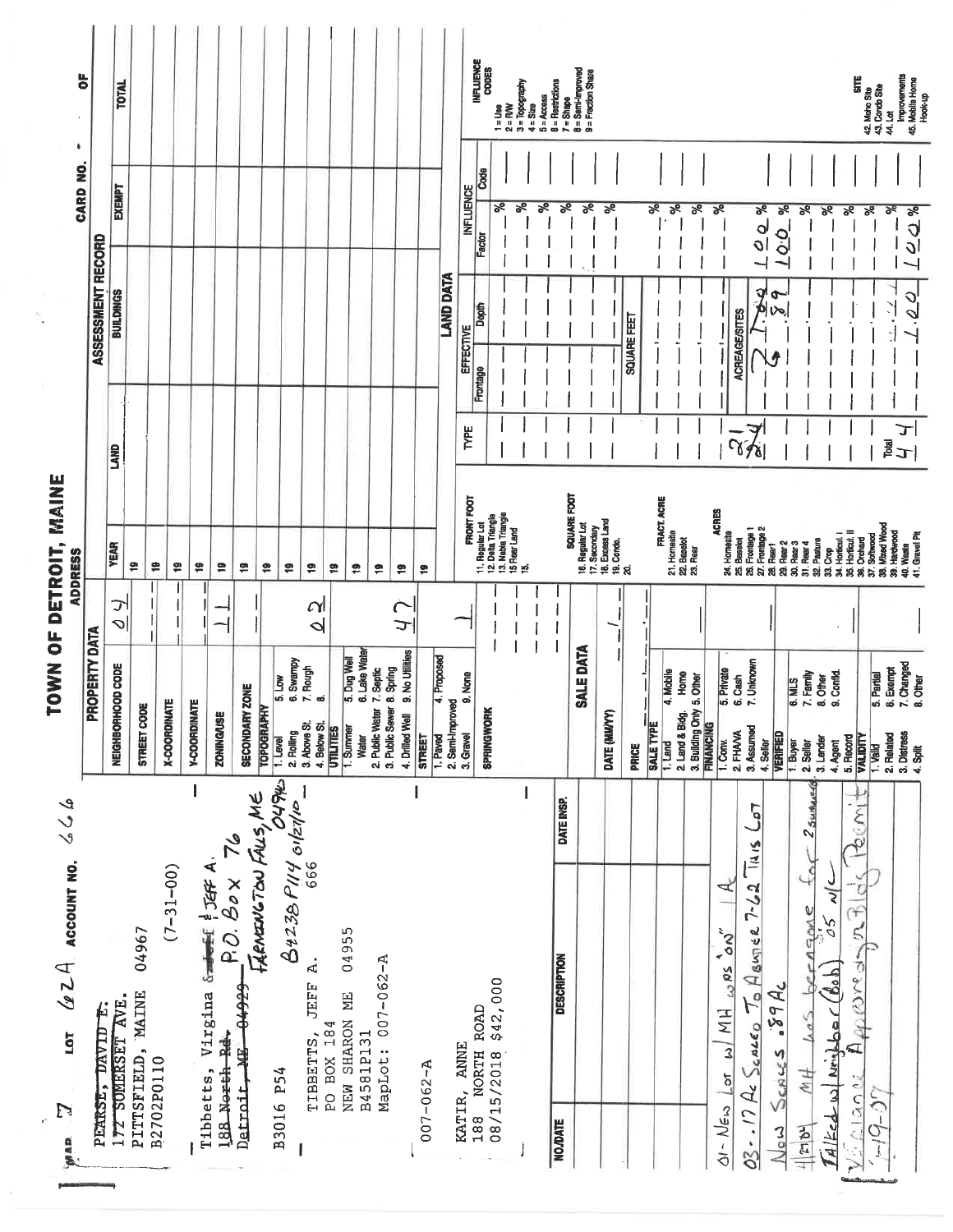| S/F BSMT LIVING<br>FIN BSMT GRADE<br><b>HEAT TYPE</b>                                                                                                                                                                       |                                  | 4. Full Fin.<br>5. FI/Stairs<br>2. Inadeq.<br>9. None<br>1. Typical<br>ATTIC TYPE<br>1.1/4 Fin.<br>2.1/2 Fin<br>3.3/4 Fin<br><b>LIVOUT</b>                                                                          |                                                                                                                             | he.                                                                                                            |
|-----------------------------------------------------------------------------------------------------------------------------------------------------------------------------------------------------------------------------|----------------------------------|---------------------------------------------------------------------------------------------------------------------------------------------------------------------------------------------------------------------|-----------------------------------------------------------------------------------------------------------------------------|----------------------------------------------------------------------------------------------------------------|
| 6. Grav. WA<br>4. Cool Air<br>7. Electric<br>9. None<br>8. Units<br>9. None<br>5. FWA<br>KITCHEN STYLE<br>3. Heat Pump<br><b>COOL TYPE</b><br>1. HW BB<br>2. HW CI<br>1. Refrig.<br>4. Steam<br>Purp<br>2. Evap.<br>3. Heat | ब्स्<br>रू                       | 8. M & S<br>7. AAA<br>4. Minimal<br>9. None<br><b>GRADE &amp; FACTOR</b><br>6.AA<br>UNFINISHED %<br>$\mathbf{m} \leq$<br><b>SQ. FOOTAGE</b><br><b>INSULATION</b><br>ဟ<br>3. Capped<br>2. Heavy<br>1. Full           | ಸ್<br>వి                                                                                                                    |                                                                                                                |
| 4. Obsolete<br>4. Obsolete<br>9. None<br>9. Nońe<br>BATH(S) STYLE<br># BEDROOMS<br>3. Old Style<br>3. Old Style<br>1. Modern<br># ROOMS<br>1. Modern<br>2. Typical<br>2. Typical                                            |                                  | 4. Plumb/Ht<br>7. V. Good<br>$5.$ Avg +<br>6. Good<br>8. Exc.<br>FUNCT. % GOOD<br><b>PHYS. % GOOD</b><br><b>FUNCT. CODE</b><br><b>CONDITION</b><br>1. Incomp<br>3. Avg -<br>1. P <sub>00</sub><br>2. Fair<br>4. Avg | $s_{\rm e}$<br>ಸ್                                                                                                           | $\mathbb{H}$                                                                                                   |
| #FIREPLACES/HEARTH<br># ADDN FIXTURES<br># HALF BATHS<br># FULL BATHS                                                                                                                                                       |                                  | 3. Services<br>CODE<br>4. Vacant<br>5. Estim.<br>9. None<br>9. None<br><b>ECON. % GOOD</b><br>ECON. CODE<br><b>ENTRANCE</b><br>2. Encroach<br>2. Overbuilt<br>1. Location<br>2. Refused<br>1. Inspect.<br>3. Style  | 21/2SFr<br>7.13 B F<br>8.11/28 F<br>8.13/48 F<br>9.28 B Fr<br>10.28 B Fr<br>1.18FF<br>2.28SFF<br>4.1128FF<br>5.1348FF<br>ಸ್ | s<br>aoi<br>٠<br>$\bullet$<br>to<br>c<br>≺<br>٩<br>⋖<br>o<br>O<br>M It<br>ر<br>$\check{v}$<br>×<br>Þ<br>Notes: |
| <b>ADDITIONS, OUTBUILDINGS &amp; IMPROVEMENTS</b><br>Pittsfield, Maine<br>Appraisal<br><b>RJD</b>                                                                                                                           |                                  | 4. Agent<br>5. Estimate<br>6. Other<br>3. Info Only<br>INFO .CODE<br>2. Relative<br>Date Insp.<br>1. Owner<br>3. Tenant                                                                                             | Ad 10 for<br>21. OFP<br>21. Stanger<br>21. Stanger<br>31. Stanger<br>31. Stanger<br>31. Orental<br>Add 20 fo<br>ನೆ ನೆ<br>2  |                                                                                                                |
| <b>UNITS</b><br>Q)<br><b>YEAR</b><br>$\sigma$                                                                                                                                                                               | GRADE<br>Z                       | PERCENT GOOD<br>శ<br>Phys.<br>g<br>8<br>ø<br>0                                                                                                                                                                      | 着<br>ຊ<br>83<br>G<br>Funct<br>Q                                                                                             |                                                                                                                |
| ٥<br>σ<br>N<br>A<br>α<br>$\boldsymbol{a}$<br>Ā                                                                                                                                                                              | Ò,<br>Ø<br>Ņη<br>H<br>900<br>ત્ત | $8^{\circ}$<br>శి<br>శి<br>$\%$<br>ಕ್<br>441<br>∤≝<br>$\overline{\otimes}$<br>$\overline{c}$<br>b<br>B<br>$\ddot{\bullet}$                                                                                          | ood Dec<br>ෂි<br>易<br>$\tilde{\mathcal{S}}$<br>sé                                                                           |                                                                                                                |
|                                                                                                                                                                                                                             |                                  | ಕ್ತಿ<br>$\%$<br>ని<br>శి<br>$\cdot$<br>$\mathbf{I}$<br>$\mathbf{I}$                                                                                                                                                 | Plumbing F<br>terior Fini<br>혊<br>ន ន ន<br>S<br>ङ<br>శి<br>ಕ್ಗ<br>$\mathbf{e}^{\mathbf{e}}$                                 |                                                                                                                |